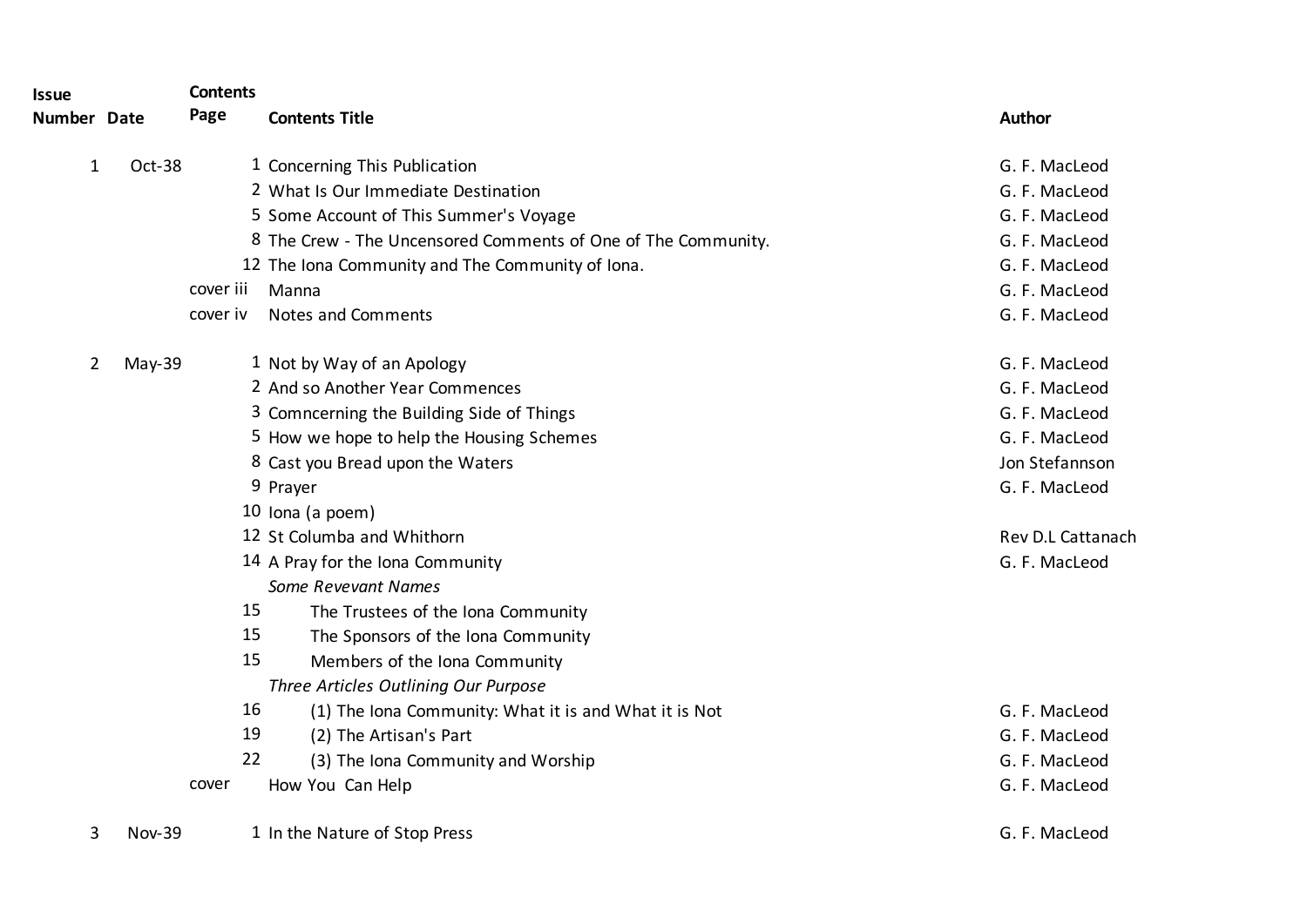|   |        | 3 The Iona Community and War - Some Account of Progress                                  | G. F. MacLeod         |
|---|--------|------------------------------------------------------------------------------------------|-----------------------|
|   |        | 11 Poem - Remembrance                                                                    |                       |
|   |        | 12 The Clapper and the Whip                                                              | G. F. MacLeod         |
|   |        | 13 Reading the Bible                                                                     | G. F. MacLeod         |
|   |        | 14 Prayer                                                                                | G. F. MacLeod         |
|   |        | 15 Some Summer Memories                                                                  | G. F. MacLeod         |
|   |        | 18 Work in the Housing Schemes - The Gift for Team Work                                  | G. F. MacLeod         |
|   |        | 20 The Iron Bell in the Seaweed                                                          |                       |
|   |        | 21 Sermon Broadcast From Iona Abbey                                                      | G. F. MacLeod         |
|   | cover  | How You Can Help                                                                         |                       |
| 4 | May-40 | 1 What is the Iona Community                                                             | G. F. MacLeod         |
|   |        | 11 That Man Martin, or Why Go to Iona to Do it?                                          | G. F. MacLeod         |
|   |        | 18 Some Account of Buidling (with plans) The Rebuilding                                  | Ian Lindsay           |
|   |        | 23 Things Get Going On the Mainland (with some account of the experiment at Baillieston) | G. F. MacLeod         |
|   |        | 26 Some Baillieston Literature                                                           |                       |
|   |        | 27 This Summers Plans - Do Any Men wish to Come to a Conference in Iona this Summer?     | G. F. MacLeod         |
|   |        | 28 Church and Educations                                                                 | Rev. Hamish MacIntyre |
|   |        | 30 A note about 'The Coracle"                                                            | G. F. MacLeod         |
|   |        | 31 Reading the Bible                                                                     | G. F. MacLeod         |
|   |        | 32 Acheson House                                                                         | G. F. MacLeod         |
|   |        | 33 Part of the World Movement                                                            | G. F. MacLeod         |
|   |        | 36 How You Can Help                                                                      |                       |
| 5 | Dec-40 | 1 By Way of Editorial                                                                    | G. F. MacLeod         |
|   |        | 3 Iona and Integration - A Glimpse into The Future, Near and Far.                        | G. F. MacLeod         |
|   |        | 12 Some Account of This Summer's Voyage                                                  | G. F. MacLeod         |
|   |        | 17 Without Comment - Statement Made By Napoleon To Court Montholon at St Helena.         |                       |
|   |        | 18 The Proof of the Pudding is on the Mainland                                           | G. F. MacLeod         |
|   |        | 23 Who They are and Where                                                                |                       |
|   |        | 25 The Future of the Coracle                                                             |                       |
|   |        | 25 Membership Subscriptions                                                              |                       |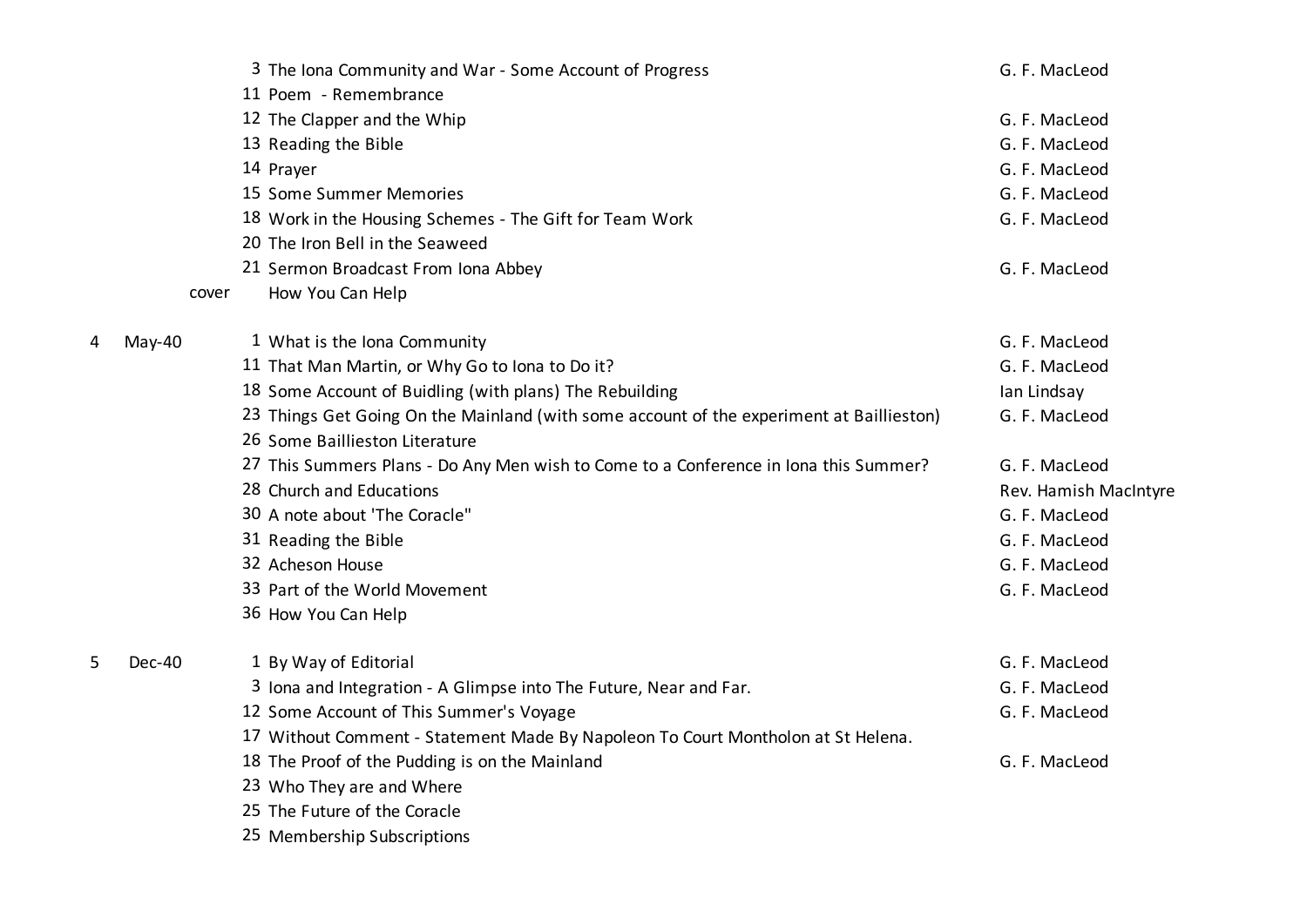|   |        | 26 The Unknown Sailor: (whose body was washed ashore on Iona: A Poem  | G. F. MacLeod          |
|---|--------|-----------------------------------------------------------------------|------------------------|
|   |        | 27 Struggles Towards Community - Letters                              |                        |
|   |        | 32 How You Can Help                                                   |                        |
| 6 | Jun-41 | 1 New Summary                                                         |                        |
|   |        | 3 The End of an Age                                                   |                        |
|   |        | 12 Prayer                                                             |                        |
|   |        | 13 Community in Action                                                |                        |
|   |        | a. A City Charge                                                      |                        |
|   |        | 16 b. A Civilian Hut (II When Men Don't Care)                         | Jack Hunter            |
|   |        | 18 c. A Universal Mission (III The Apostolic Preaching - Today)       | Stuart L. Harris       |
|   |        | 21 Who They are and Where                                             |                        |
|   |        | 22 Future Actions                                                     | G. F. MacLeod          |
|   |        | 24 Integration                                                        | Dr Karl Konig          |
|   |        | 30 Human Dividens                                                     | G. F. MacLeod          |
|   |        | 32 How You Can Help                                                   |                        |
| 7 | Oct-41 | 1 "Stop Press Ing"                                                    | G. F. MacLeod          |
|   |        | 3 Worship and Work: Broadcast Sermon                                  | G. F. MacLeod          |
|   |        | 8 Iona in Wartime                                                     | G. F. MacLeod          |
|   |        | 11 Ex Iona Lux                                                        | Rev. B. C. Plowright   |
|   |        | 12 Music in The Abbey                                                 |                        |
|   |        | 13 With the Iona Community                                            | Prof. T. G. Mackenzie  |
|   |        | 17 Prayer - Thanksgiving For The Universal Church                     | G. F. MacLeod          |
|   |        | 18 Prayer - A Prayer For Their Enemies In The Days Of Queen Elizabeth | G. F. MacLeod          |
|   |        | 19 To the Mainland                                                    | G. F. MacLeod          |
|   |        | 20 Looking Back We Want To Say                                        | Bob Craig - Bill Smith |
|   |        | 22 In Bermondsey                                                      | John S. Summers        |
|   |        | 24 Concerning Personnel                                               | G. F. MacLeod          |
|   |        | 26 About It and About                                                 | G. F. MacLeod          |
|   |        | 32 How You Can Help                                                   |                        |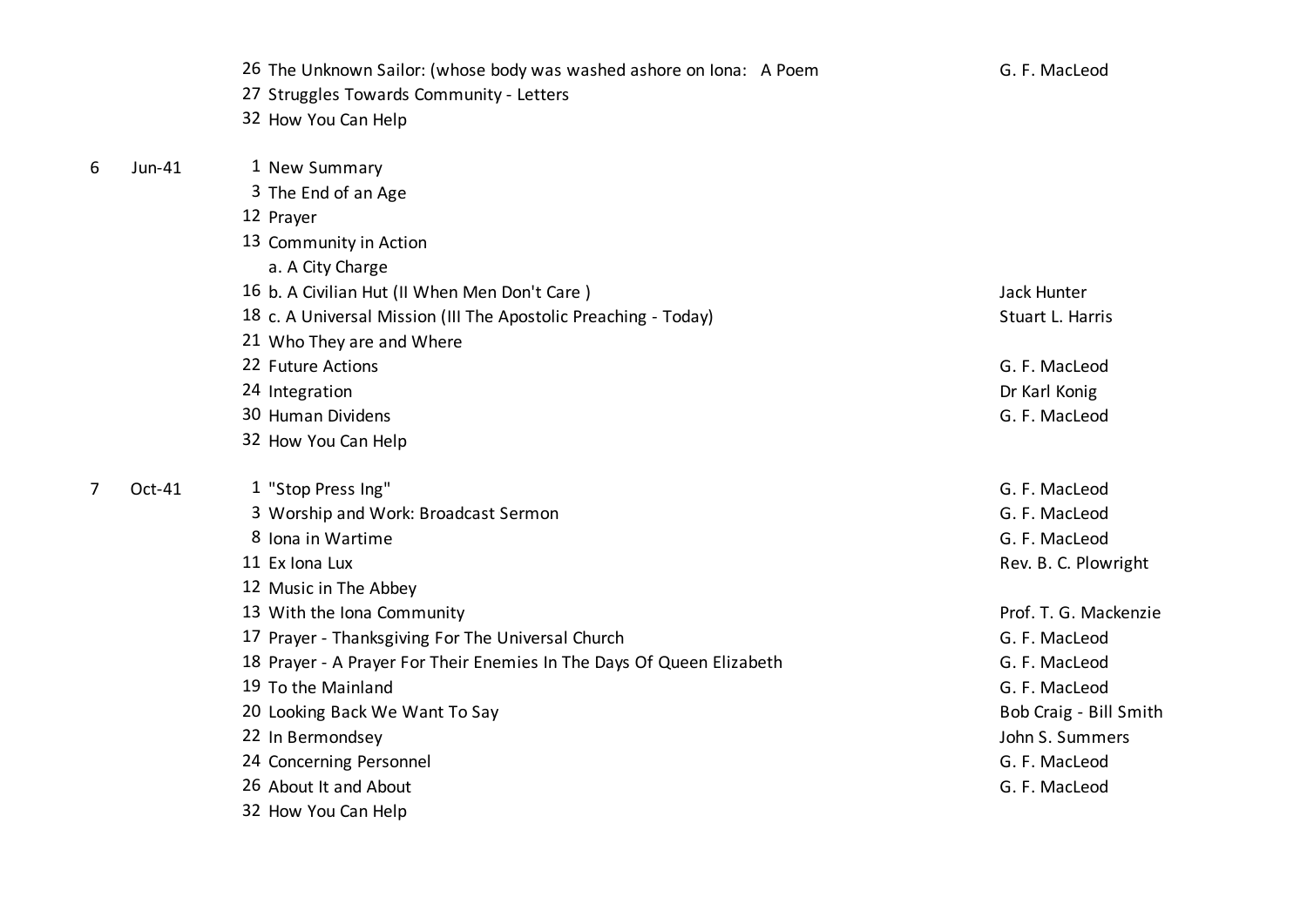| Jan-42 cover<br>For New Readers - But What is The Iona Community |
|------------------------------------------------------------------|
|------------------------------------------------------------------|

- missing?
- missing?

|    |              | 3 The Challenge to the Church                                         | G. F. MacLeod         |
|----|--------------|-----------------------------------------------------------------------|-----------------------|
|    |              | 10 The Word and The Workers                                           | G. F. MacLeod         |
|    |              | 14 Wilfred Brirton's Hymn                                             | W. Brirton            |
|    |              | 15 "Misiion to Ourselves"                                             | R.F                   |
|    |              | 18 Sponsors Of The Iona Community                                     |                       |
|    |              | 18 How You Can Help                                                   |                       |
|    |              | 19 Integration In Medicine                                            | Dr Karl Konig         |
|    |              | 32 contined from first two pages - But What is The Iona Community     |                       |
| 9  | Jun-42 cover | For New Readers - But What is The Iona Community                      |                       |
|    |              | 2 Editorial                                                           | G. F. MacLeod         |
|    |              | 3 The New Man In The New Community                                    | G. F. MacLeod         |
|    |              | 11 Summer Conferences in Iona - July and August 1942                  |                       |
|    |              | 15 A Prayer For The Missing                                           | Rev. P. B. Clayton    |
|    |              | 16 Panaceas and Parishes                                              | G. F. MacLeod         |
|    |              | 22 Theology and Community                                             | Rev. Donald Balliie   |
|    |              | 26 Community in a Changing World                                      |                       |
|    |              | 27 Sponsors of the Iona Community                                     |                       |
|    |              | 27 How You Can Help                                                   |                       |
|    |              | 28 contined from first two pages - But What is The Iona Community     |                       |
|    |              | 29 A Prayer for The Iona Community                                    |                       |
| 10 | Mar-43       | 1 The Builder - Poem                                                  | <b>Walter Roberts</b> |
|    |              | 2 Writings. Wreaths and Wrath - Being a somewhat embreaased Editorial |                       |
|    |              | 3 Nailing Our Colours To The Mast - The Second Five Years' Plan       | G. F. MacLeod         |
|    |              | 8 To Introduce Lex Miller                                             | G. F. MacLeod         |
|    |              | 9 Executive Decisions - (Arising Out of The Preceding Article)        | G. F. MacLeod         |
|    |              | 11 Summer Palns for 1943 in Jona                                      |                       |

The Community Prayer List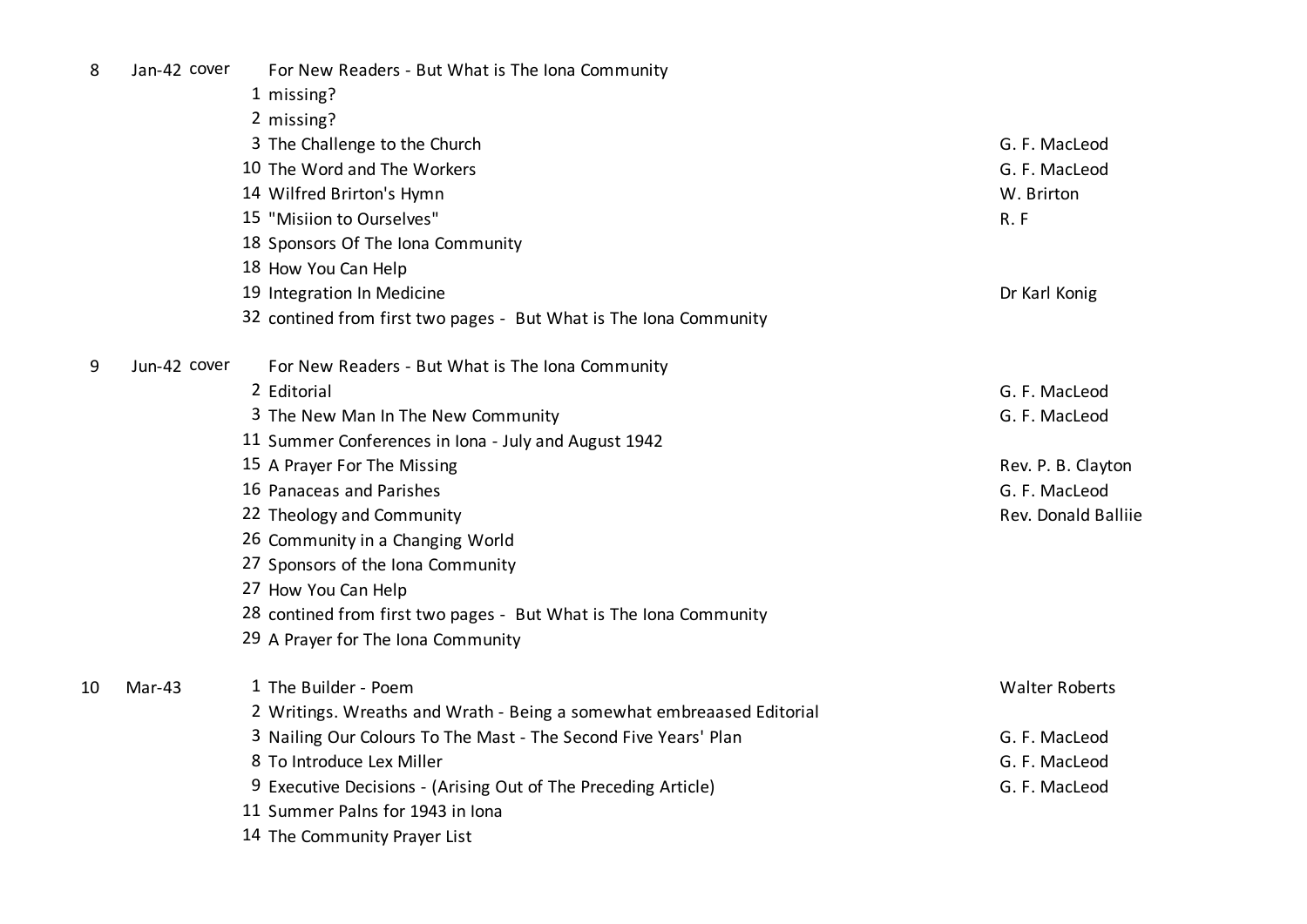|    | 15 Flash Back to the Summer of 1942                                   |                              |
|----|-----------------------------------------------------------------------|------------------------------|
|    | 19 The Foreword to our Experiment                                     |                              |
|    | 20 Towards an Economic Witness                                        | Lex Miller                   |
|    | 21 Industrial Chaplaincy<br>22 Personalia                             | G. F. MacLeod                |
|    |                                                                       | G. F. MacLeod                |
|    | 23 A Prayer for the Missing                                           |                              |
|    | 24 Sponsors of the Iona Community                                     |                              |
|    | 25 Christian Workers' League                                          | John S. Summers              |
|    | 29 For New Readers - What is the Iona Community                       |                              |
| 11 | Feb-44 cover<br>Wha Daur Meddle Wi' Me?                               |                              |
|    | 1 We Shall Build                                                      | C. A. Studdart-Kennedy       |
|    | 1 Him In Whom Shall Build                                             | A. E. Whitham                |
|    | 2 Conversation Piece - Conversation between Lex Miller and the Editor |                              |
|    | 3 In The Year That King Uzziah Died                                   | G. F. MacLeod                |
|    | 8 The Iona Youth Trust                                                | G. F. MacLeod                |
|    | 11 The Literature of the Community                                    | G. F. MacLeod                |
|    | 11 The Literature of the Iona Youth Trust                             | G. F. MacLeod                |
|    | 12 Iona and Youth                                                     | G. F. MacLeod                |
|    | 13 North African Inpressions                                          | Bill Cooper / George Johnson |
|    | 14 Poem: Evening Worship In The Abbey In Time Of War                  | Agnes A. C. Blackie          |
|    | 15 Sponsors of the Iona Community                                     |                              |
|    | 15 How You Can Help                                                   |                              |
|    | 16 Summer On The Island 1943                                          | G. F. MacLeod                |
|    | 17 Summer On The Island 1944                                          | G. F. MacLeod                |
|    | 18 Evangelism and Social Doctrine                                     | Lex Miller                   |
|    | 22 A Community In Being - The Rule and The Associates                 | G. F. MacLeod                |
|    | 25 New Disciplines For Old                                            | G. F. MacLeod                |
|    | 29 Welcome To John MacMillan                                          |                              |
|    | 29 Broadcast Talks By Rev. George MacLeod                             |                              |
|    | 30 Concerning Industrial Chaplaincies                                 | G. F. MacLeod                |
|    | 32 A Prayer for the Iona Community                                    |                              |
|    |                                                                       |                              |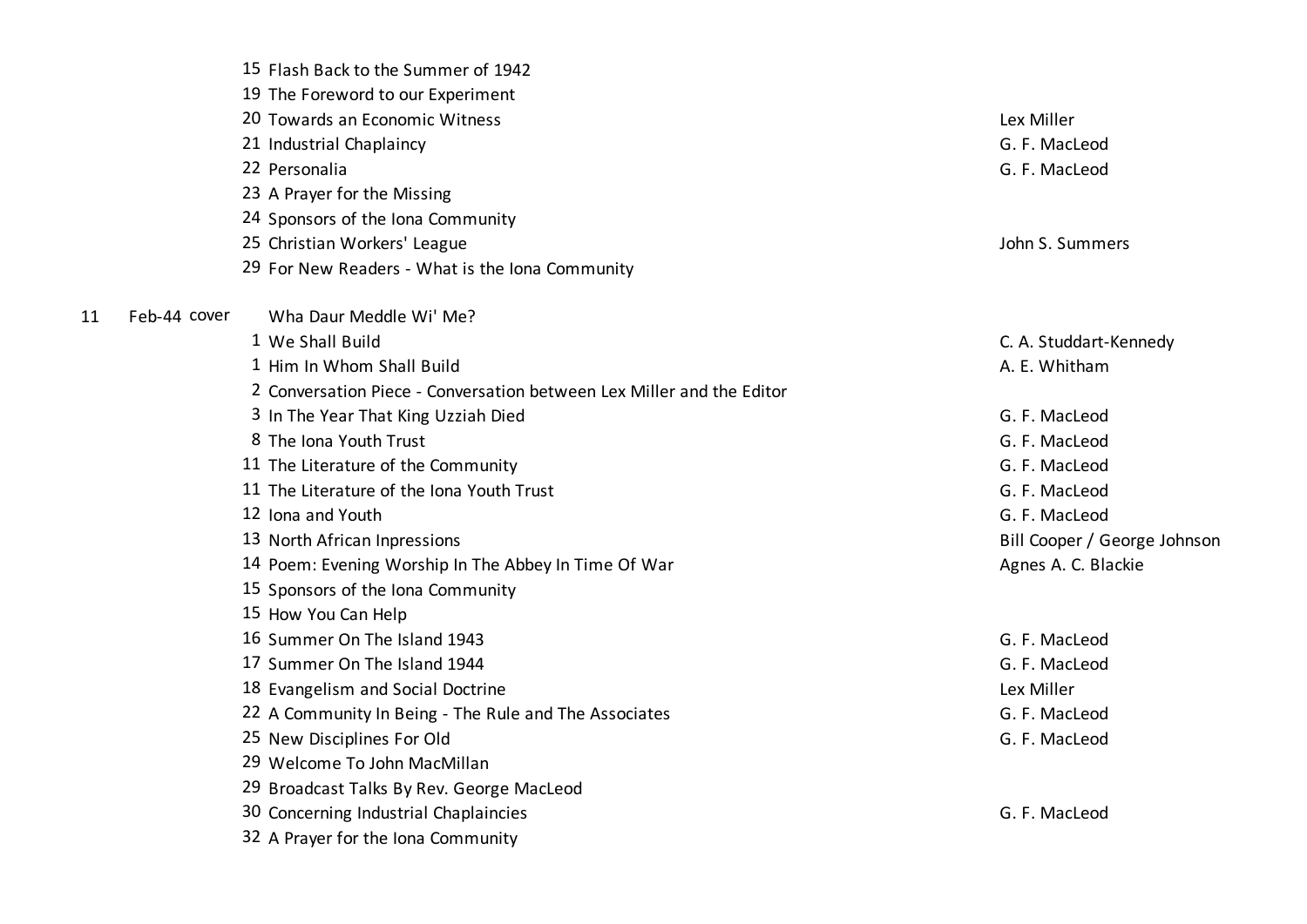| 12 | May-45 cover    | New Iona Community Pamphlets (advertisement)                               |                 |
|----|-----------------|----------------------------------------------------------------------------|-----------------|
|    |                 | 1 Poem: True Work Is Prayer                                                | C. A. Arlington |
|    |                 | 2 Farewell and Hail                                                        |                 |
|    |                 | 3 Two Clarifications if Modern Mission is to Succeed                       |                 |
|    |                 | 10 Island Retrospect                                                       | G. F. MacLeod   |
|    |                 | 18 Camus: A Venture for University Men and Senior Schoolboys               |                 |
|    |                 | 20 Summer Prospect - Island Conferences for Ministers and Laymen, 1945     | G. F. MacLeod   |
|    |                 | 22 For New Readers                                                         |                 |
|    |                 | 22 Pamphlets and Perspectives                                              |                 |
|    |                 | 23 Manifesto of the Minister Associates.                                   | G. F. MacLeod   |
|    |                 | 24 Sponsors of The Iona Community                                          |                 |
|    |                 | 24 How You Can Help                                                        |                 |
|    |                 | 24 New Men Coming In                                                       |                 |
|    |                 | 25 Revolution in Church - Extract from a review of We Shall Rebuild        |                 |
|    |                 | 28 In Every Generation                                                     | Carl Fischer    |
|    |                 | 30 30 and 31 mising                                                        |                 |
|    |                 | 33 Excavations at the doorway of the Chapel sometimes called St. Michael's |                 |
| 13 | Aug-46 cover ii | By Way of Foreword - To the 7000 "Friends of Iona Community"               | G. F. MacLeod   |
|    |                 | 1 The Gospel Word is "Now"                                                 | G. F. MacLeod   |
|    |                 | 3 The Social Significance of the Holy Communion                            | G. F. MacLeod   |
|    |                 | 7 One Aspect of Personal Religion: The Practice of Confession              | G. F. MacLeod   |
|    |                 | 14 A Condition of Revival                                                  | G. F. MacLeod   |
|    |                 | 20 The Surprise of The Gospel                                              | G. F. MacLeod   |
|    |                 | 22 The Iona Youth Trust                                                    |                 |
|    |                 | cover iii A Note on The Iona Community                                     |                 |
| 14 | Jan-47          | 1 The Inside of the Outside                                                |                 |
|    |                 | 2 Reasons for The Direction of Our Mission: Part 1                         | G. F. MacLeod   |
|    |                 | 18 Glimpses at the Practice of Our Mission: Part 2                         | G. F. MacLeod   |
|    |                 | 38 Almost Without Comment                                                  |                 |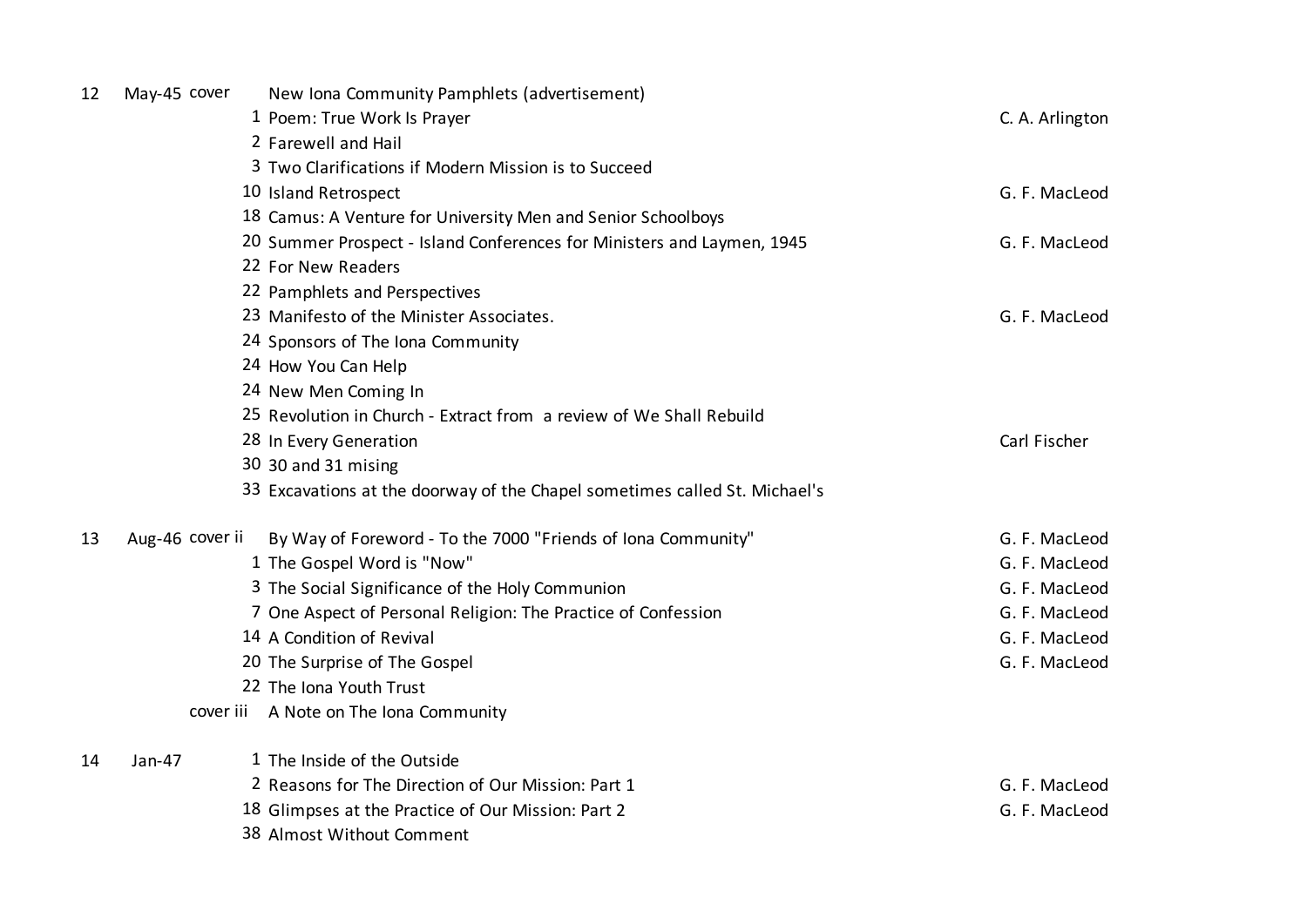|           | 40 Poem: Who Am I?                                     | Dietrich Bonhoeffer |
|-----------|--------------------------------------------------------|---------------------|
|           | 41 A Jewish Prayer from a Concentration Camp           |                     |
|           | 4142 Dr MacLeod's Tour in Canada and the United States |                     |
|           | 42 Publications                                        |                     |
|           | 42 The Income of The Iona Community                    |                     |
|           | 43 Form of Legacy or Bequest to The Iona Community     |                     |
| cover iii | A Prayer for The Iona Community                        |                     |
| cover iii | How You Can Help                                       |                     |
|           | 1 Introduction                                         |                     |
|           | 2 The Spiitual Nature of the Crisis                    | G. F. MacLeod       |
|           | 11 Impressions of Iona, 1947                           | Dr Craig            |
|           | 13 Salute to America                                   | G. F. MacLeod       |
|           | 19 The Outlook Tower                                   | Donald Port         |
|           | 21 A Gift From Norway                                  | G. F. MacLeod       |
|           | 26 Verse - Twilight and Dawn                           | S. M.               |
|           | 27 The Magic Mirror: A Study in Propaganda             | Oliver M. Wilkinson |

- cover iii A Prayer for The Iona Community
- cover iii How You Can Help

16 Sep-48 1 Editorial 1 Building on Island Personalia Australia

15 Dec-47 1 Introduction

4 Sermon Broadcast From Iona G. F. MacLeod 8 Christmas Publications (advertisement)

 Nov-49 1 Preface G. F. MacLeod Sponsors of The Iona Community How You Can Help 3 Australia In Retrospect **G. F. MacLeod** Wood From New Zealand G. F. MacLeod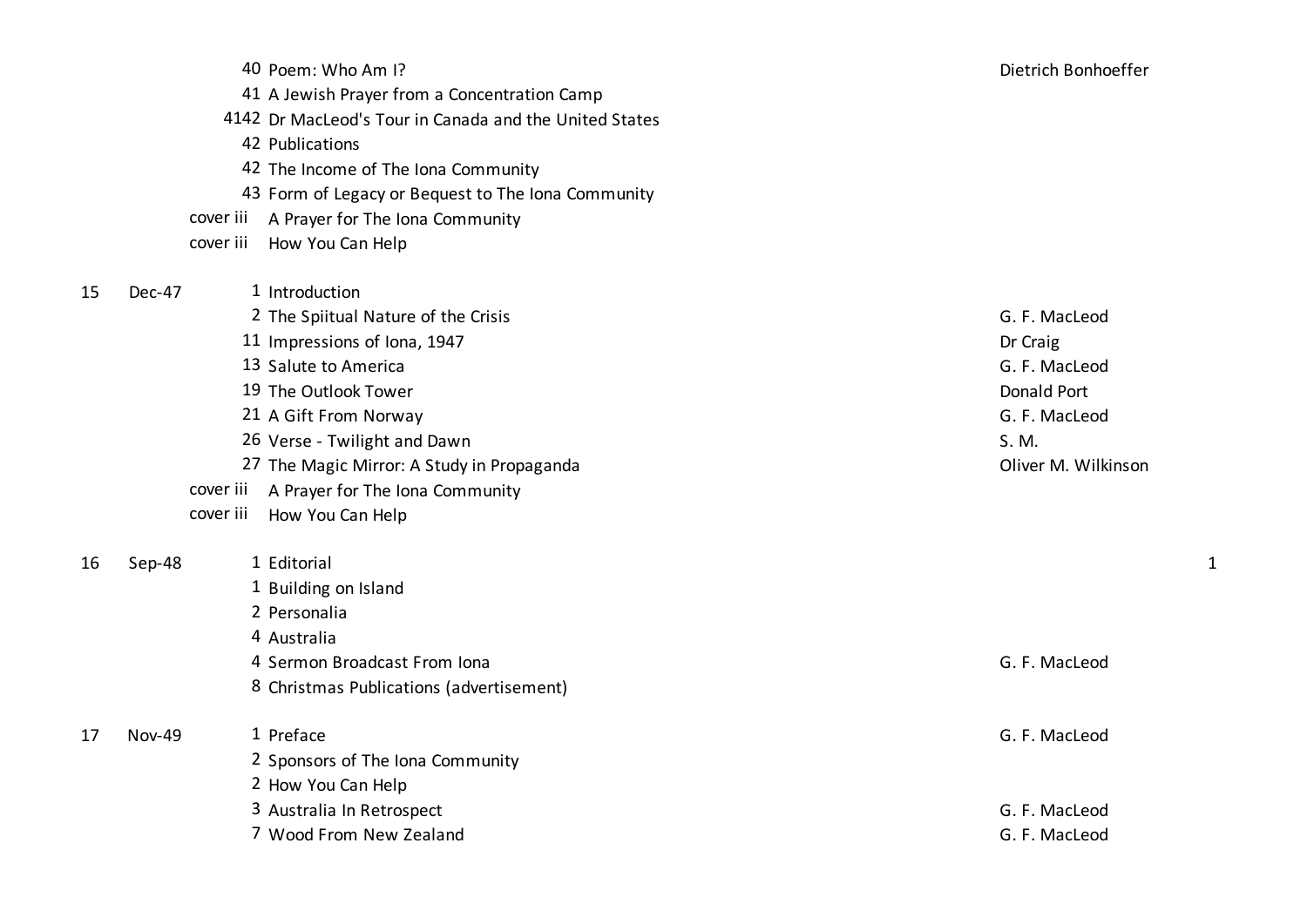|    | 9 Summer in Iona                                                              | G. F. MacLeod              |
|----|-------------------------------------------------------------------------------|----------------------------|
|    | 11 Parish Missions in Scotland                                                | G. F. MacLeod              |
|    | 13 Iona and Social Action                                                     | George Wilkie              |
|    | 15 Two Great Losses - Bill Amos                                               | G. F. MacLeod              |
|    | 16 Two Great Losses - The Youth Sustain a Loss - Pat Leckie                   | G. F. MacLeod              |
|    | 17 Iona Works in Glasgow                                                      | W. C. V. Smith             |
|    | 20 A Great Encouragement                                                      |                            |
|    | 21 Iona Works in Calabar, West Africa                                         | John Summers               |
|    | 25 Iona Works in India                                                        | George More                |
|    | 29 Personalia                                                                 | G. F. MacLeod              |
|    | 30 The Journey                                                                |                            |
|    | 31 St. Columba of Iona - advertisement for reprint of book by Lucy Menzies    |                            |
|    | 31 A Prayer for The Iona Community                                            |                            |
|    | 32 Banker's Order for Friends Subscribing                                     |                            |
| 18 | Dec-49 cover ii<br>Prayer - In Him Dwelleth The Fulness of The Godhead Bodily |                            |
|    | cover ii<br>The Empty Tomb                                                    | Florance Robertson Cameron |
|    | 1 Preface                                                                     | G. F. MacLeod              |
|    | 1 An Econmic Witness by Churchmen : An Introduction                           | G. F. MacLeod              |
|    | 4 An Econmic Witness by Churchmen                                             | G. F. MacLeod              |
|    | cover iii The Iona Community Publications                                     |                            |
| 19 | $Jan-51$<br>1 Foreward                                                        | T. Ralph Morton            |
|    | 2 George MacLeod                                                              | T. Ralph Morton            |
|    | 3 The Place of The Iona Community                                             | Rev. Donald M. Baillie     |
|    | 12 Our Situation To-Day                                                       | D. M. MacKinnon            |
|    | 15 Manual Worker-Missionary Church                                            | Lex Miller                 |
|    | 21 The Challenge to our Econmic Life                                          | Max Warren                 |
|    | 25 Iona, 1950                                                                 | T. Ralph Morton            |
|    | 31 Ten Week's Labouring                                                       | George D. Wilkie           |
|    | 34 News                                                                       |                            |
|    | 35 The Iona Community Sponsors                                                |                            |
|    |                                                                               |                            |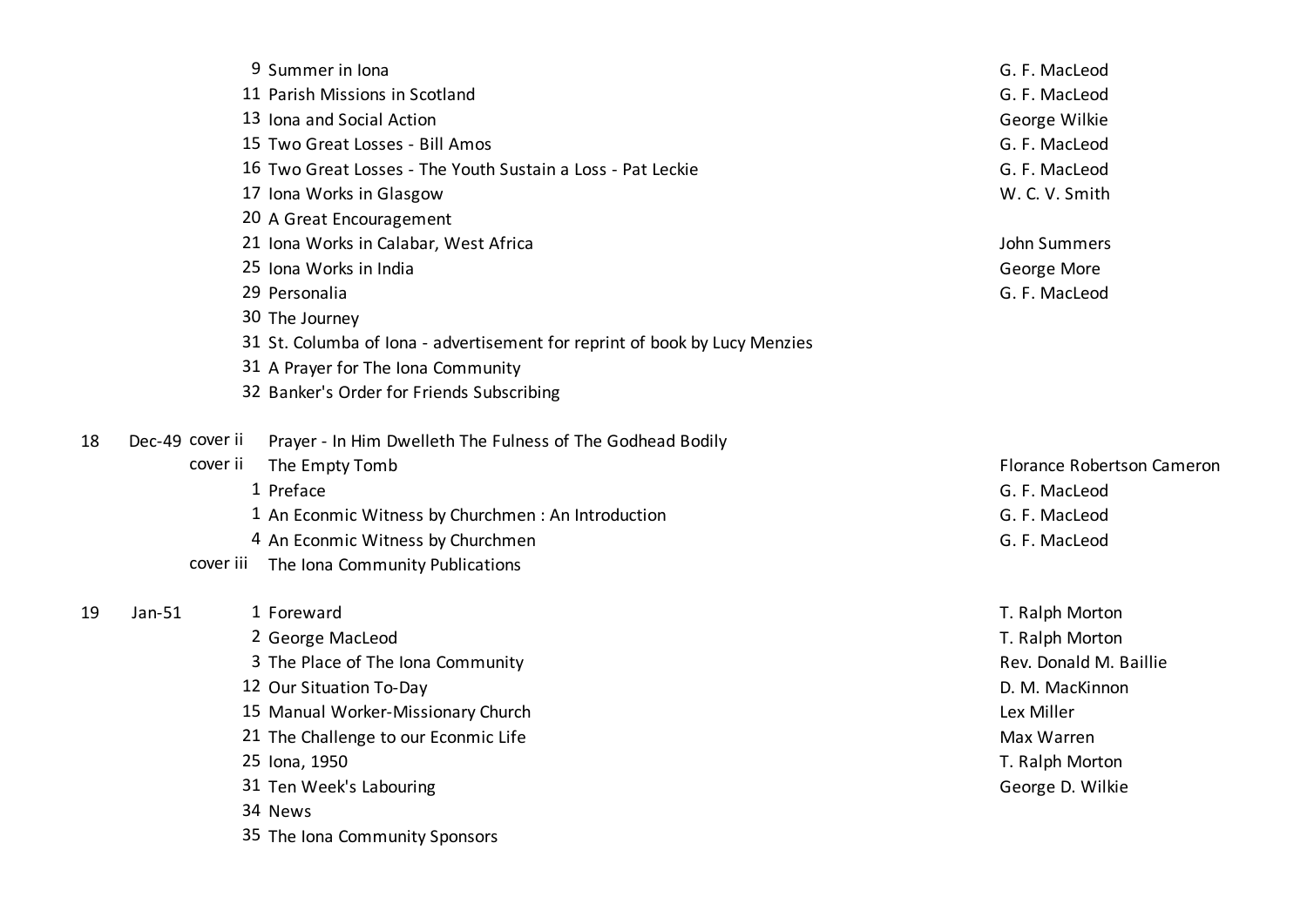- 36 Headquarters Staff of The Iona Community
- 36 Members (of The Iona Community)
- cover iv How You Can Help

| 20 / 21 | 1951 cover ii   | The Iona Community Board - (and representatives abroad)                       |                 |
|---------|-----------------|-------------------------------------------------------------------------------|-----------------|
|         |                 | 1 Forword                                                                     | G. F. MacLeod   |
|         |                 | 2 We Summarise Our Purpose                                                    | G. F. MacLeod   |
|         |                 | 11 A Message of Friendship - An Account of the Principles of a Parish Mission | G. F. MacLeod   |
|         |                 | 20 The Mere Techniques - some Practical Preliminaries                         | G. F. MacLeod   |
|         | 22              | Outline of a Programme                                                        | G. F. MacLeod   |
|         | 23              | The Census                                                                    | G. F. MacLeod   |
|         | 25              | Rally of the Congregation                                                     | G. F. MacLeod   |
|         | 26              | The Week of Loyalty                                                           | G. F. MacLeod   |
|         | 28              | <b>Encouragement to Visitation</b>                                            | G. F. MacLeod   |
|         | 30              | The Mission of Friendship                                                     | G. F. MacLeod   |
|         |                 | 32 Two Typical Pamphlets                                                      | G. F. MacLeod   |
|         | 32              | Paper 1: What It Is All About                                                 | G. F. MacLeod   |
|         | 34              | Paper 2: What We Have to Share                                                | G. F. MacLeod   |
|         | cover iii       | Publications                                                                  | John Morrison   |
|         | cover iv        | Headquaters Staff of The Iona Community                                       |                 |
|         | cover iv        | How You Can Help                                                              |                 |
| 22      | Jul-52 cover ii | The Iona Community Board - (and representatives abroad)                       |                 |
|         |                 | 1 Foreword                                                                    | T. Ralph Morton |
|         |                 | 2 South African Flashback                                                     | G. F. MacLeod   |
|         |                 | 9 The Chapel Sometimes Known as St. Michaels. Africa's Gift                   |                 |
|         |                 | 10 The Associates of The Iona Community                                       | T. Ralph Morton |
|         |                 | 20 Divine Healing                                                             | T. Ralph Morton |
|         |                 | 23 News of Iona                                                               |                 |
|         | cover iv        | Headquaters Staff of The Iona Community                                       |                 |
|         | cover iv        | How You Can Help                                                              |                 |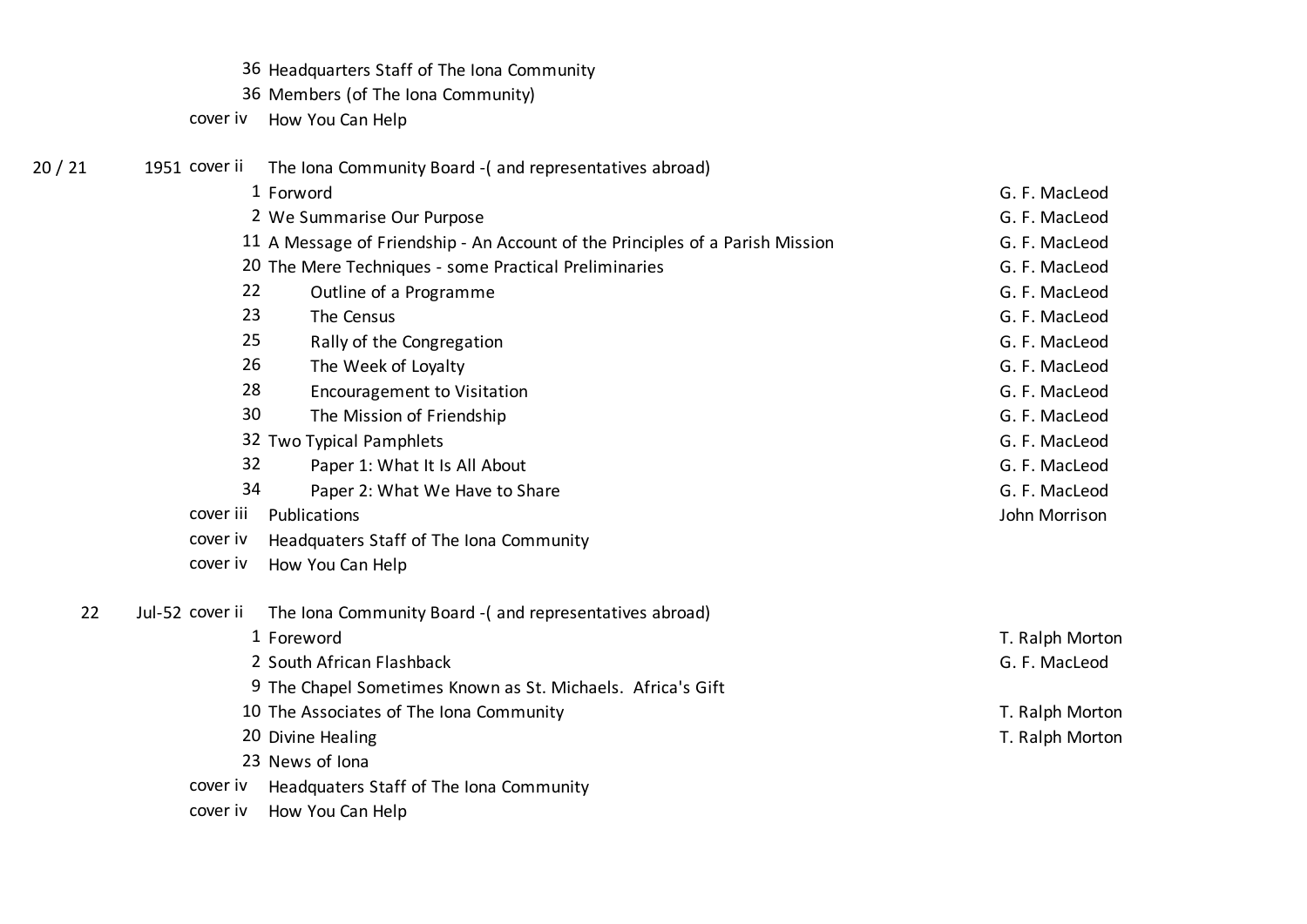| 23 | <b>Nov-53</b> |                 | 1 The Coracle Sails Again                                               | G. F. MacLeod   |
|----|---------------|-----------------|-------------------------------------------------------------------------|-----------------|
|    |               |                 | 3 What Does Iona Mean to You?                                           | G. F. MacLeod   |
|    |               |                 | 6 Saint Columba                                                         | G. F. MacLeod   |
|    |               |                 | 15 What is the Function of The Iona Community in the Church             | G. F. MacLeod   |
|    |               |                 | 26 The Summer of 1953 in Iona                                           |                 |
|    |               |                 | 27 Our Largest Intake                                                   |                 |
|    |               | cover 3         | The Iona Community Board - (and representatives abroad)                 |                 |
| 24 |               | Dec-53 cover ii | Foreword                                                                | T. Ralph Morton |
|    |               |                 | 1 The Theology of Community                                             | G. F. MacLeod   |
|    |               |                 | 14 The Work of the Community - In Parishes in Scotland                  | T. Ralph Morton |
|    |               |                 | 23 The Work of the Community - With Men in Industry                     | G. F. MacLeod   |
|    |               |                 | 28 The Work of the Community - Abroad                                   | George More     |
|    |               |                 | 33 News                                                                 |                 |
|    |               |                 | 35 Headquarters Staff of The Iona Community                             |                 |
|    |               |                 | 35 How You Can Help                                                     |                 |
| 25 |               | Oct-54 cover ii | Christmas List                                                          |                 |
|    |               | cover ii        | New Pamphlets                                                           |                 |
|    |               |                 | 1 Foreword                                                              | T. Ralph Morton |
|    |               |                 | 2 Iona, 1954                                                            | T. Ralph Morton |
|    |               |                 | 7 The Place of Healing in the Ministry of the Church                    | G. F. MacLeod   |
|    |               |                 | 21 Men Outside the Church                                               | Penry Jones     |
|    |               |                 | 25 Dr MacLeod's engagements in America                                  |                 |
|    |               |                 | 26 News                                                                 |                 |
|    |               |                 | 27 Book Review - The Celtic Church in Dunblane by J. Hutchison Cockburn | T. Ralph Morton |
|    |               | cover iii       | The Daffodil Fair, 1955                                                 |                 |
|    |               | cover iv        | Headquarters Staff of The Iona Community                                |                 |
|    |               | cover iv        | How You Can Help                                                        |                 |
| 26 |               | Feb-55 cover ii | Publications                                                            | J. I. Morrison  |
|    |               |                 | 1 The What and The Why of Community                                     | T. Ralph Morton |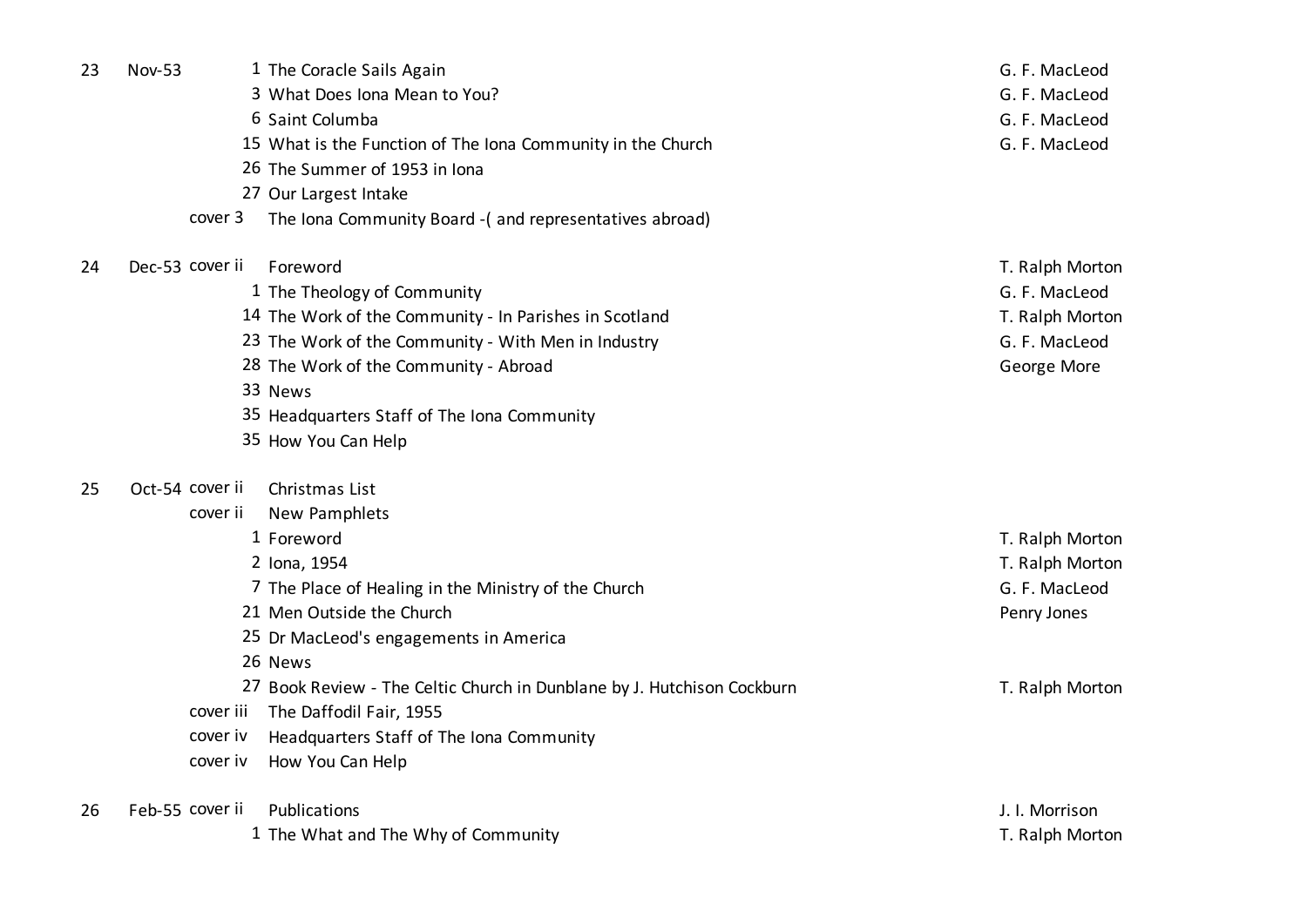|    |               |                 | 11 Donald Baillie - a tribute                                         | Robin Barbour         |
|----|---------------|-----------------|-----------------------------------------------------------------------|-----------------------|
|    |               |                 | 13 A Special Community Job: Overseas Students                         |                       |
|    |               | 14              | The Church and the Overseas Student.                                  | Scott Hutchison       |
|    |               |                 | 19 Finance                                                            | T. Ralph Morton       |
|    |               |                 | 21 An America Looks                                                   | <b>Scott Paradise</b> |
|    |               |                 | 24 Prayer for The Iona Community                                      |                       |
|    |               | cover iii       | <b>News</b>                                                           |                       |
|    |               | cover iv        | Headquarters Staff of The Iona Community                              |                       |
|    |               | cover iv        | How You Can Help                                                      |                       |
| 27 |               | Nov-55 cover ii | The Daffodil Fair, 1956                                               |                       |
|    |               |                 | 1 St. Columba's Shrine                                                |                       |
|    |               |                 | 2 The Commemoration of Our Saint - outline of sermon on June 9th 1955 | G. F. MacLeod         |
|    |               |                 | 5 Iona, 1955                                                          | T. Ralph Morton       |
|    |               |                 | 10 Christmas Publications                                             | J. I. Morrison        |
|    |               |                 | 11 St. Michael and The Angels                                         | G. F. MacLeod         |
|    |               |                 | 16 Prayer for The Iona Community                                      |                       |
|    |               |                 | 17 Work and Worship - The Students' Work Community, 1955              | Penry Jones           |
|    |               |                 | 22 And What Did You Think of America?                                 | G. F. MacLeod         |
|    |               | cover iii       | <b>News</b>                                                           | T. Ralph Morton       |
|    |               | cover iv        | Headquarters Staff of The Iona Community                              |                       |
|    |               | cover iv        | How You Can Help                                                      |                       |
| 28 | <b>Mar-56</b> |                 | 1 The House Church ? The Next Step? Or First Step?                    | T. Ralph Morton       |
|    |               |                 | 9 What Do You Think Of American Religion?                             | G. F. MacLeod         |
|    |               |                 | 26 Prayer for The Iona Community                                      |                       |
|    |               |                 | 27 Christian Living in the Age of Anxiety                             | Andrew Fyfe           |
|    |               | cover iii       | The Other Time                                                        | Peter Appleton        |
|    |               | cover iv        | Headquarters Staff of The Iona Community                              |                       |
|    |               | cover iv        | How You Can Help                                                      |                       |
| 29 | Dec-56        |                 | 1 Foreword                                                            | T. Ralph Morton       |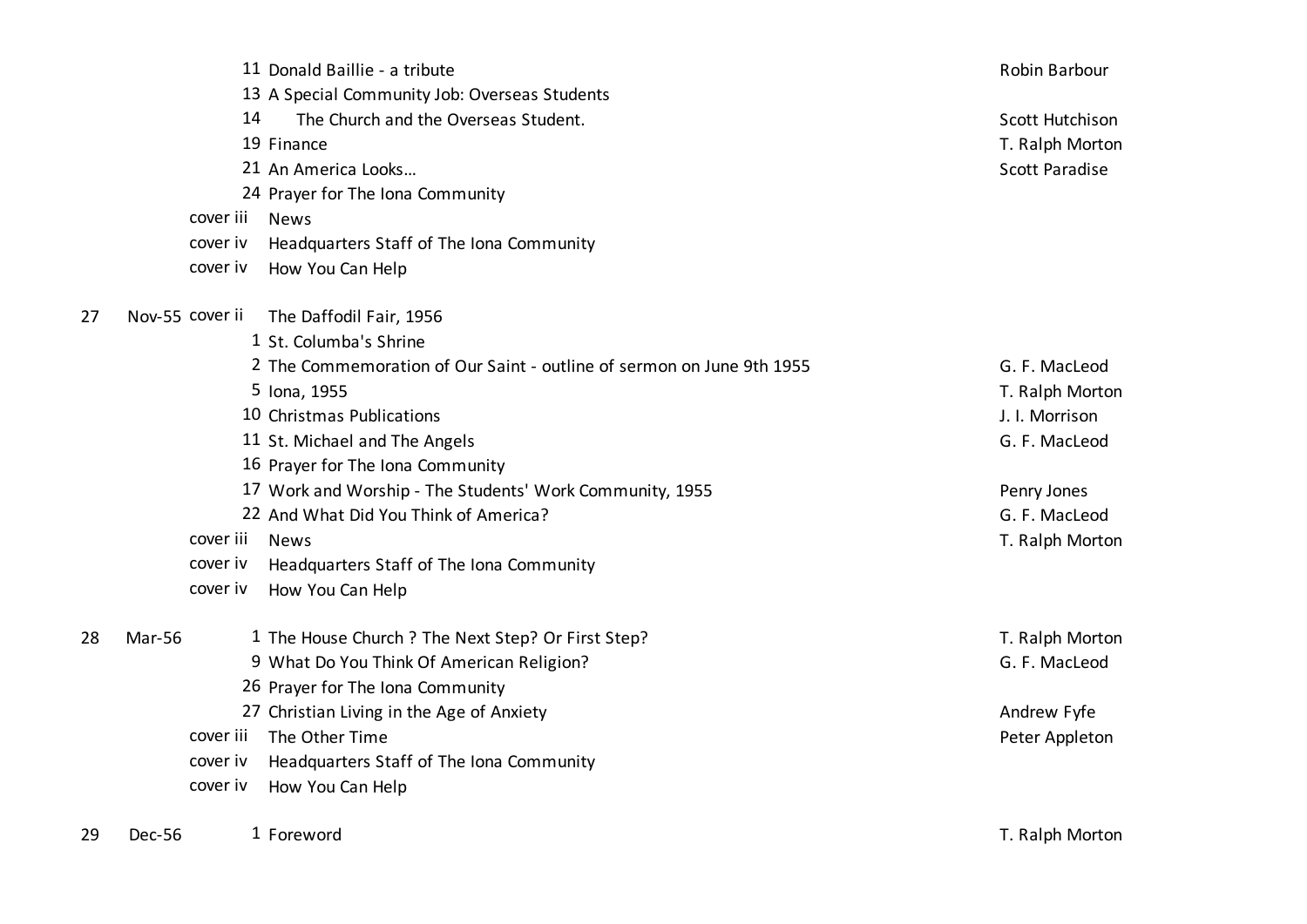|    |          |                 | 2 Her Majesty Attends Worship In The Abbey                       | G. F. MacLeod   |
|----|----------|-----------------|------------------------------------------------------------------|-----------------|
|    |          |                 | 5 Sermon Preached By Dr MacLeod in Iona Abbey, August 12th, 1956 | G. F. MacLeod   |
|    |          |                 | 9 Prayers for The Iona Community                                 |                 |
|    |          |                 | 10 The Progress of the Appeal                                    | G. F. MacLeod   |
|    |          |                 | 11 These Concern You - Only One Way Left - Various Reviews       |                 |
|    |          |                 | 12 The Twelve Together -                                         | J. I. Morrison  |
|    |          |                 | 15 Progress Report, Iona 1956                                    | T. Ralph Morton |
|    |          |                 | 19 New Vistas                                                    | G. F. MacLeod   |
|    |          |                 | 24 Four Words on South Africa                                    |                 |
|    |          | cover iii       | Poem: Being Too Prodigal                                         | Tom Buchan      |
|    |          | cover iv        | Headquarters Staff of The Iona Community                         |                 |
|    |          | cover iv        | How You Can Help                                                 |                 |
|    |          |                 |                                                                  |                 |
| 30 | $May-57$ |                 | 1 Preface                                                        | T. Ralph Morton |
|    |          |                 | 2 A Peep Down Under                                              | G. F. MacLeod   |
|    |          |                 | 11 Are We An Asian Nation?                                       |                 |
|    |          |                 | 11 News                                                          |                 |
|    |          |                 | 12 Two Anonymous Tributes                                        |                 |
|    |          |                 | 17 The End of The Begiining - The Progress of The Appeal         |                 |
|    |          |                 | 18 A Welcome to Visitors                                         |                 |
|    |          |                 | 19 Is Overtime & Sunday Work Necessary                           |                 |
|    |          |                 | 23 Relaxation                                                    |                 |
|    |          |                 | 24 Prayer for The Iona Community                                 |                 |
|    |          | cover iii       | Publications                                                     |                 |
|    |          | cover iv        | Headquarters Staff of The Iona Community                         |                 |
|    |          | cover iv        | How You Can Help                                                 |                 |
|    |          |                 |                                                                  |                 |
| 31 |          | Nov-57 cover ii | Foreword                                                         | T. Ralph Morton |
|    |          | cover ii        | Publications                                                     |                 |
|    |          |                 | 1 Opening Prayers - General Assembly C of S, May 1957            |                 |
|    |          |                 | 10 Excavations on Iona, 1956 and 1957                            | Charles Thomas  |
|    |          |                 | 15 Living on Iona 1957                                           | T. Ralph Morton |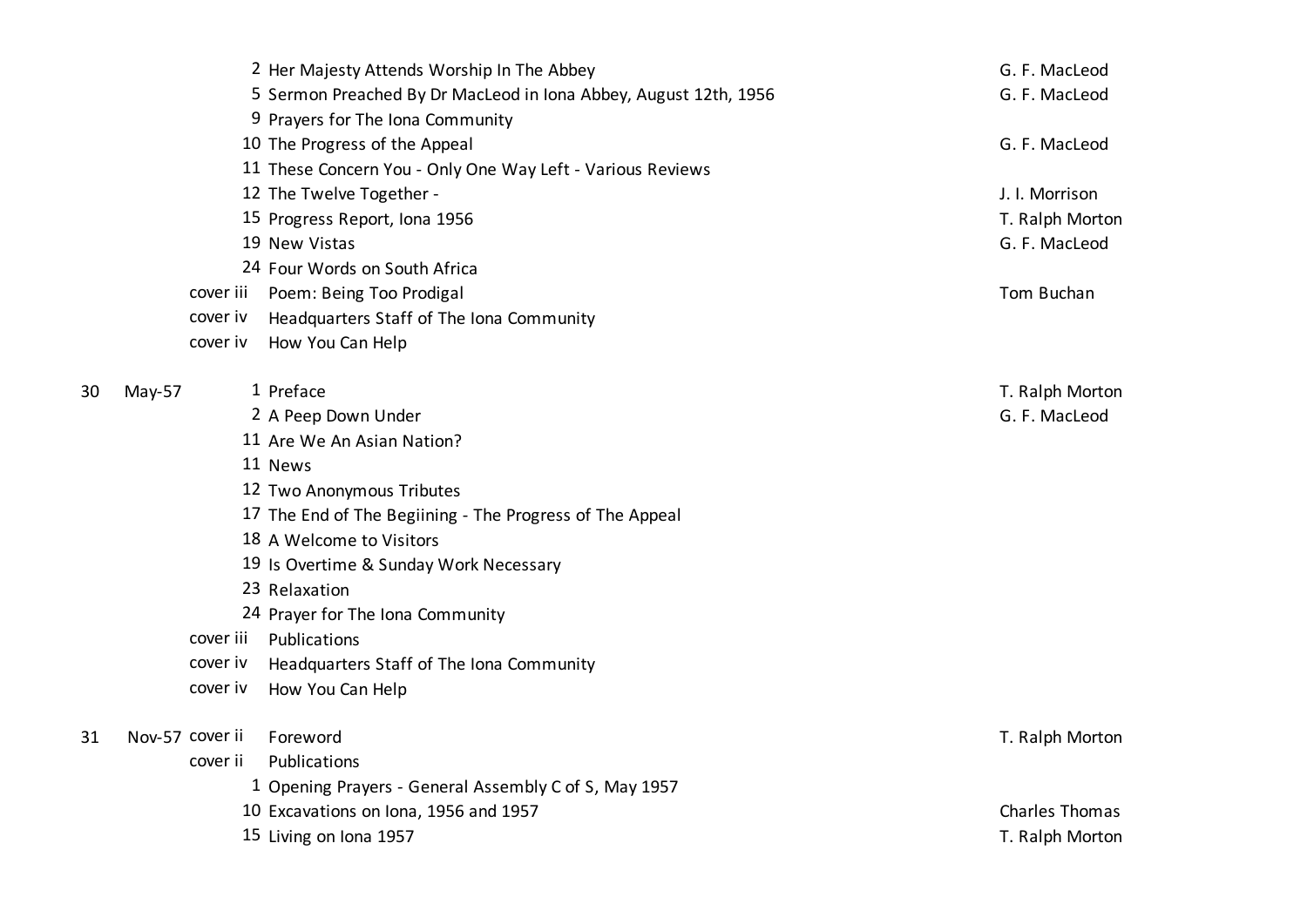|    |               | 18 The End of The Beginning - Appeal progress                                  |                       |
|----|---------------|--------------------------------------------------------------------------------|-----------------------|
|    |               | 19 The Perennial Temptation of the Church                                      | G. F. MacLeod         |
|    |               | 24 Coversations with God by H.A. Hamilton - Book Review                        | T. Ralph Morton       |
|    |               | 24 News                                                                        | T. Ralph Morton       |
|    | cover iv      | Prayer for The Iona Community                                                  |                       |
|    | cover iv      | How You Can Help                                                               |                       |
| 32 | Mar-58        | 1 The Marks of the Church                                                      | T. Ralph Morton       |
|    |               | 5 In Rural Areas                                                               | Douglas Trotter       |
|    |               | 11 In a New Housing Area                                                       | Murray Leishman       |
|    |               | 14 The Marks of a Church In an Industrial City - A review of Church and People | Canon E. R. Wickham   |
|    |               | 18 Iona: Summer 1958                                                           |                       |
|    |               | 20 Hymn of Industry                                                            |                       |
|    |               | 21 News                                                                        |                       |
| 33 | <b>Nov-58</b> | 1 Africa                                                                       | G. F. MacLeod         |
|    |               | 10 Dr MacLeod                                                                  |                       |
|    |               | 10 The Parish Church of Iona and Ross of Mull                                  |                       |
|    |               | 11 After Twenty Year; Report on Iona, 1958                                     | T. Ralph Morton       |
|    |               | 16 Community House, Glasgow ap[pointment of Tom Buchan                         |                       |
|    |               | 17 Iona Youth Camps                                                            | John H. Jardine       |
|    |               | 23 "A Time to Speak"; A preview of Michael Scott's Autobiography               | Michael Scott         |
| 34 | Mar-59        | 1 The Descent of The Spirit                                                    | G. F. MacLeod         |
|    |               | 5 Past, Present and Future                                                     | T. Ralph Morton       |
|    |               | 9 Confession and Absolution                                                    | G. F. MacLeod         |
|    |               | 23 Poem: "The Creed"                                                           | Tom Bucham            |
| 35 | <b>Nov-59</b> | 1 A Report and Three Questions                                                 | T. Ralph Morton       |
|    |               | 11 Rev James Sim - appointment as Warden of Community House                    |                       |
|    |               | 12 The Excavations on Iona during 1958-59                                      | <b>Charles Thomas</b> |
|    |               | 18 On Furlough from Allipur                                                    | George More           |
|    |               |                                                                                |                       |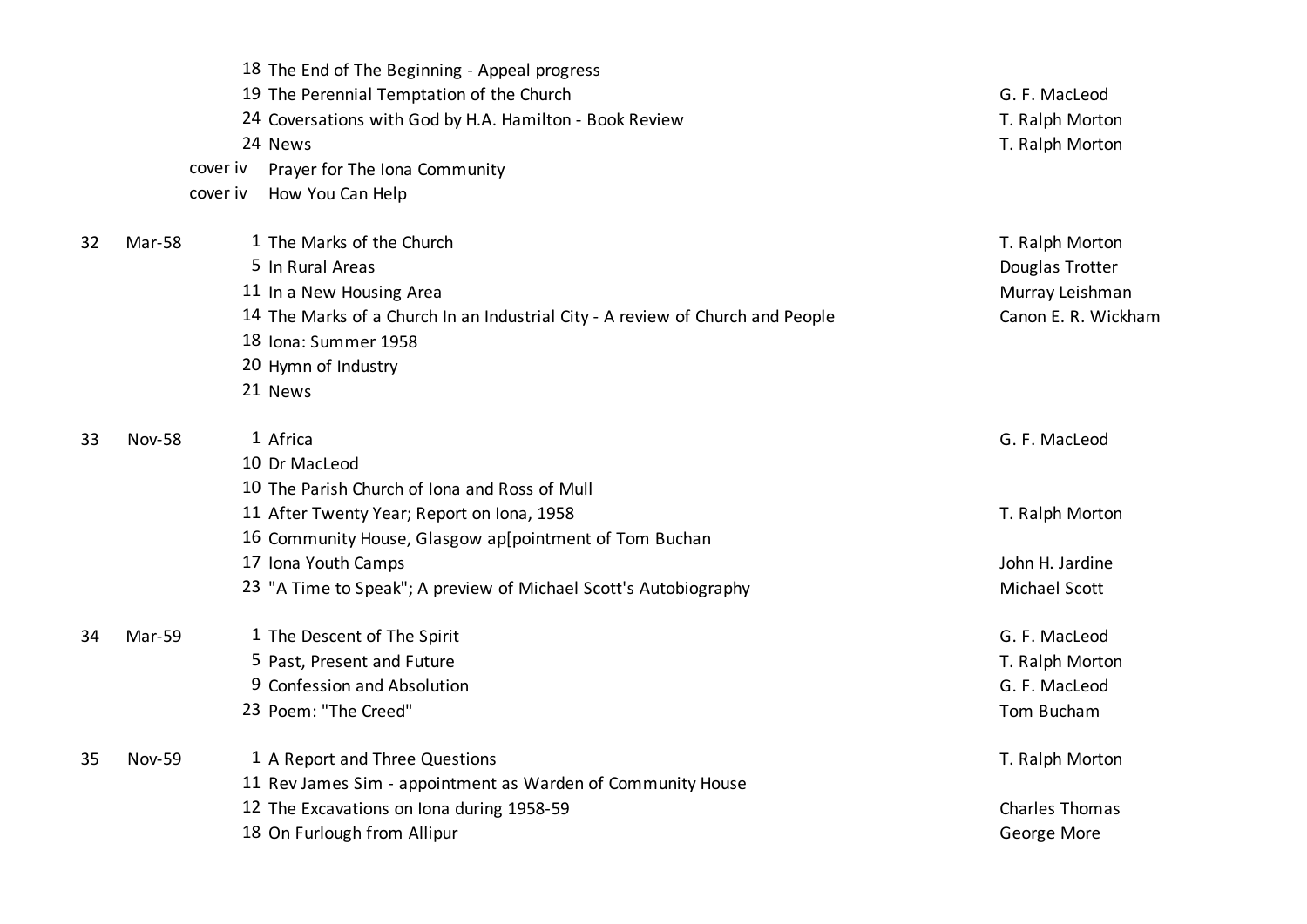| 36 | Mar-60 cover ii | Concerning the Relationship of the Iona Community to the Iona Appeal Trust<br>1 THE FOUNDING DOCUMENTS OF THE IONA COMMUNITY | G. F. MacLeod<br>G. F. MacLeod |
|----|-----------------|------------------------------------------------------------------------------------------------------------------------------|--------------------------------|
|    |                 | 13 The Church at Home: How does it begin to be a Missionary Church?                                                          | David C. Orr                   |
|    |                 | 21 Iona, 1960                                                                                                                |                                |
|    |                 | 22 John Morrision                                                                                                            | T. Ralph Morton                |
|    |                 | 23 News                                                                                                                      |                                |
|    |                 | 24 Visits to America                                                                                                         |                                |
|    |                 | 24 News from Arabia                                                                                                          | Harry Robertson                |
|    |                 | cover iii The Iona Community Board                                                                                           |                                |
| 37 | <b>Nov-37</b>   | 1 Introduction                                                                                                               | G. F. MacLeod                  |
|    |                 | 2 Names of New Members: In Iona 1960                                                                                         |                                |
|    |                 | 3 Church Extension - East Kilbride and Moncrieff Church                                                                      | <b>Andrew Morton</b>           |
|    |                 | 6 Church Extension - Glenrothes ST. Columba's Church                                                                         | L. David Levison               |
|    |                 | 8 A Short Story - "Honour Thy Father and Mother"                                                                             | James Canovan                  |
|    |                 | 9 War on Want                                                                                                                | Hugh Morton                    |
|    |                 | 12 Bob Strathearn                                                                                                            | G. F. MacLeod                  |
|    |                 | 13 Lex Miller - An obituary                                                                                                  | G. F. MacLeod                  |
|    |                 | 15 John Knox and Today                                                                                                       | G. F. MacLeod                  |
|    |                 | Cover iii Rejoice for Archie Craig                                                                                           |                                |
| 38 | Mar-61          | 1 Wisdom from the West - Trivial Lessons and Important Lessons of a visit to America                                         | T. Ralph Morton                |
|    |                 | 14 The Community Overseas 1- In Meeting - Canada, Africa and Asia                                                            |                                |
|    |                 | 15 The Community Overseas 2 - At Work                                                                                        | Lindesay Robertson             |
|    |                 | 17 News - Dr MacLeod                                                                                                         |                                |
|    |                 | 18 A School Visit to Iona                                                                                                    | Jenny R. Morrison              |
|    |                 | 21 Iona 1961                                                                                                                 |                                |
|    |                 | 23 Two Venture in Scotland                                                                                                   |                                |
|    |                 | 24 What one man found on Jona                                                                                                | Oakley Dyer                    |
|    |                 |                                                                                                                              |                                |

39 Nov-61 1 The Michael Chapel and the Michael Age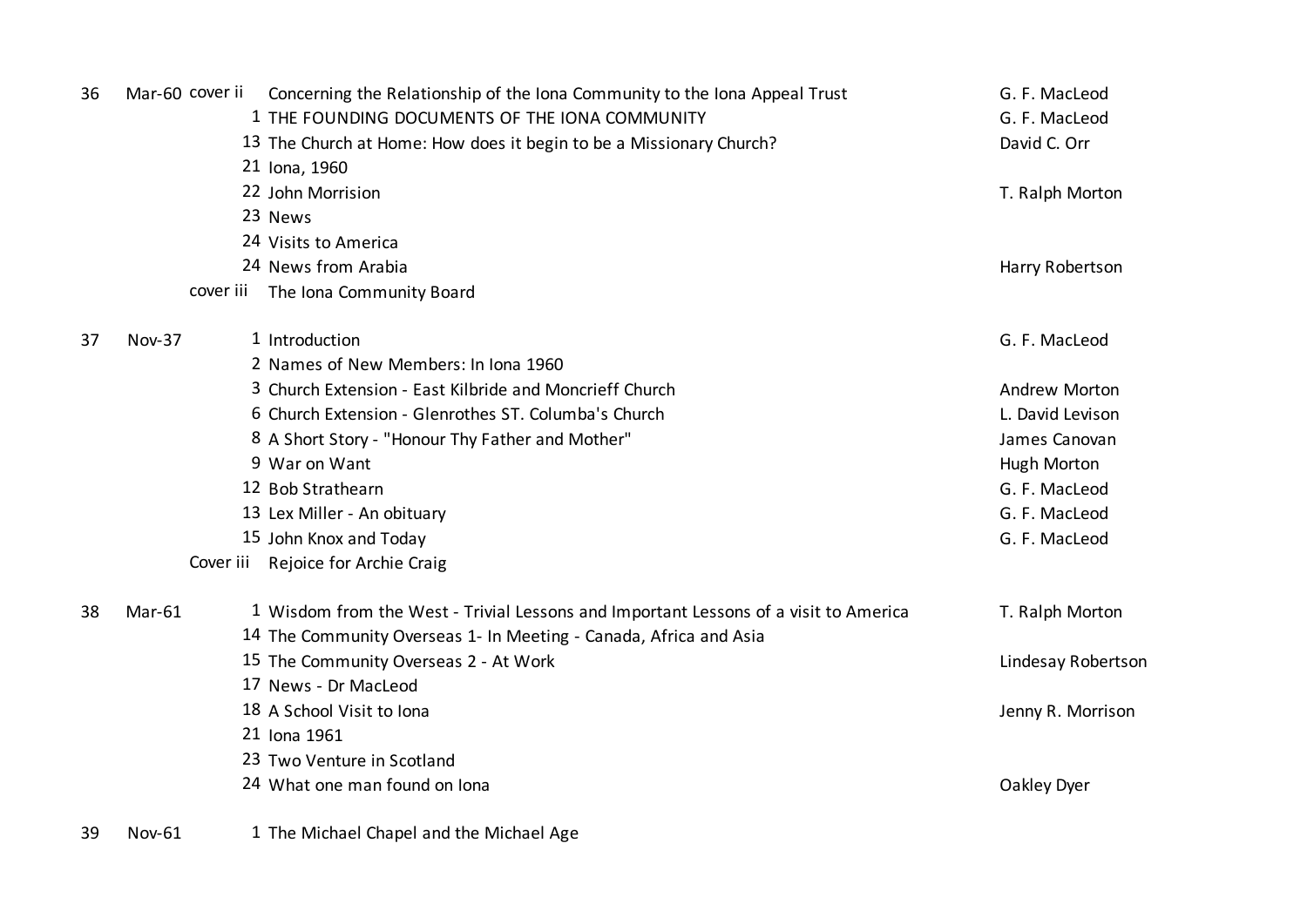|    |               | 2 The Significance of Michael for our Times                          | G. F. MacLeod          |
|----|---------------|----------------------------------------------------------------------|------------------------|
|    |               | 11 Teds, Teens, Trad and the Church                                  | <b>Ernest Marvin</b>   |
|    |               | 15 Progress of the Iona Appeal Trust Fund - Dr MacLeod World Tour    | G. F. MacLeod          |
|    |               | 19 Iona 1961                                                         | T. Ralph Morton        |
|    |               | 22 Islam and Communisim: And what they have to say to us             | T. Ralph Morton        |
|    |               | 24 News                                                              |                        |
| 40 | Mar-62        | 1 COMING EVENT CAST THEIR SHADOWS BEFORE - Shall We Build a Curragh? | G. F. MacLeod          |
|    |               | 8 Iona and Taize                                                     | William O. Harris      |
|    |               | 13 St James' House                                                   | Dick Gordon            |
|    |               | 17 Summer Programme                                                  |                        |
|    |               | 18 Churxch and State - Some Bible Study in Reference to the Bomb     | G. F. MacLeod          |
|    |               | 22 Progress of the Iona Appeal Trust                                 |                        |
|    |               | 23 The Age of Michael                                                | G. F. MacLeod          |
|    |               | 24 Publications                                                      |                        |
| 41 | <b>Nov-62</b> | 1 Mosaic of an Ending                                                | G. F. MacLeod          |
|    |               | 8 Africa 1962                                                        | David Carmichael       |
|    |               | 15 New Members                                                       |                        |
|    |               | 15 Welcome to Douglas Alexander                                      |                        |
|    |               | 16 Iona, 1962                                                        | T. Ralph Morton        |
|    |               | 21 From the Last Newsletter of The Christian Workers League          |                        |
|    |               | 22 A Living Coracle                                                  | G. F. MacLeod          |
|    |               | 23 Rememberance                                                      | Judith Amphlett        |
| 42 | Mar-63        | 1 The Real St. Columba and This Our Present Time                     | G. F. MacLeod          |
|    |               | 11 Port Na Curaiche                                                  | Bessie J. B. MacArthur |
|    |               | 12 Chaplain To The Church In Industry                                | <b>Cameron Wallace</b> |
|    |               | 19 Two Worlds and Two Books                                          | T. Ralph Morton        |
|    |               | 21 News                                                              |                        |
|    |               | 22 The Search Continues                                              | G. F. MacLeod          |
|    |               | 27 Conference on Iona, 1963                                          |                        |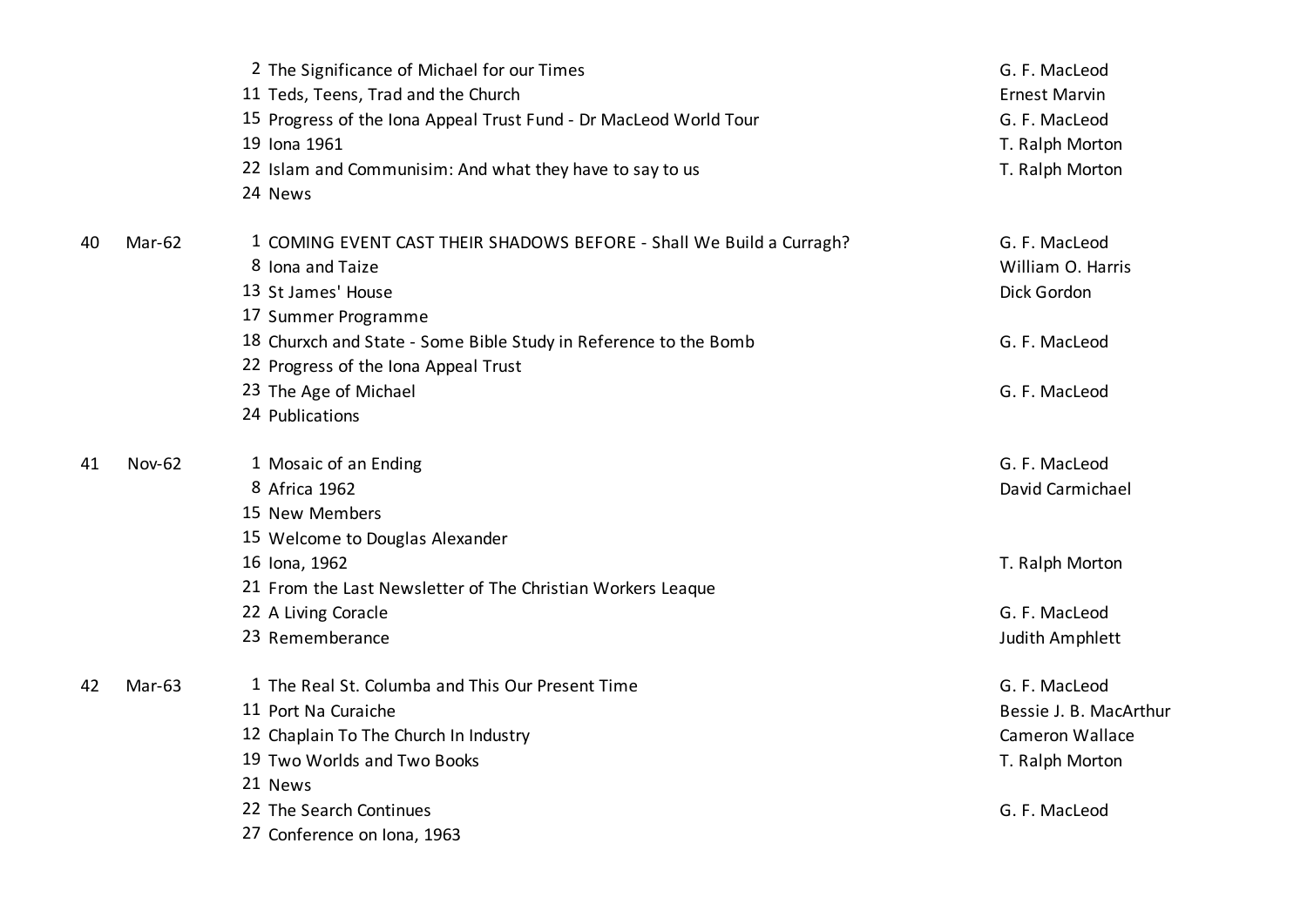| 43 | <b>Nov-63</b> | 1 The Columban Celebrations - 1963 - Retrospect                                    |                      |
|----|---------------|------------------------------------------------------------------------------------|----------------------|
|    |               | 1 A. What Occurred                                                                 | G. F. MacLeod        |
|    |               | 4 B. Who Were There                                                                |                      |
|    |               | 5 C. The Message From The Roman Catholic Bishop of Argyll                          |                      |
|    |               | 6 D. Whit Sunday - 1963 - A visitors Impression                                    | Anonymous            |
|    |               | 10 E. By Way of Footnote                                                           | G. F. MacLeod        |
|    |               | 11 F. The Growing Success of the "Celebration Appeal"                              |                      |
|    |               | 12 We Have Been Greatly Blessed                                                    |                      |
|    |               | 12 A Greaat Gift                                                                   |                      |
|    |               | 12 And Still It Comes                                                              |                      |
|    |               | 13 " I was Always Meaning to Send Something Myself"                                |                      |
|    |               | 13 Not Far to Go                                                                   |                      |
|    |               | 13 Dr. MacLeod in the USA.                                                         |                      |
|    |               | 14 Welcome to New Members                                                          |                      |
|    |               | 15 Book Review - Social Concerns in the Thoughts of William Temple by Robert Craig | T. Ralph Morton      |
|    |               | 15 A new Paperback - God's Frozen Paper -by T. Ralph Morton                        | T. Ralph Morton      |
|    |               | 16 Worship and Daily Life                                                          | T. Ralph Morton      |
|    |               | 23 "Lest We Forget" - Ballad of the H Bomb                                         | <b>Judy Gibbs</b>    |
|    |               | 23 "Lest We Forget" - Hypothesis                                                   | Cleveland Moffett    |
|    |               | 24 "Lest We Forget" - Cautionary Tale                                              |                      |
| 44 | Mar-64        | 1 Where Is the Ferment?                                                            | T. Ralph Morton      |
|    |               | 6 Fingal's Cave                                                                    | Laurence Whistler    |
|    |               | 9 Vision in West Pilton                                                            | Gordon Strachan      |
|    |               | 13 Iona Events, 1964                                                               |                      |
|    |               | 15 Open Week for Men Visitors                                                      |                      |
|    |               | 16 The Iona Vision - Iona - People - Life                                          | Douglas N. Alexander |
|    |               | 20 "God's Frozen People" - a review                                                | W. A. Smellie        |
|    |               | 22 Two Poems - I and Others - Where The Grass is Greener Still                     | Neil McNeil          |
|    |               | 23 News                                                                            |                      |
|    |               | 24 A Goodly Offer                                                                  |                      |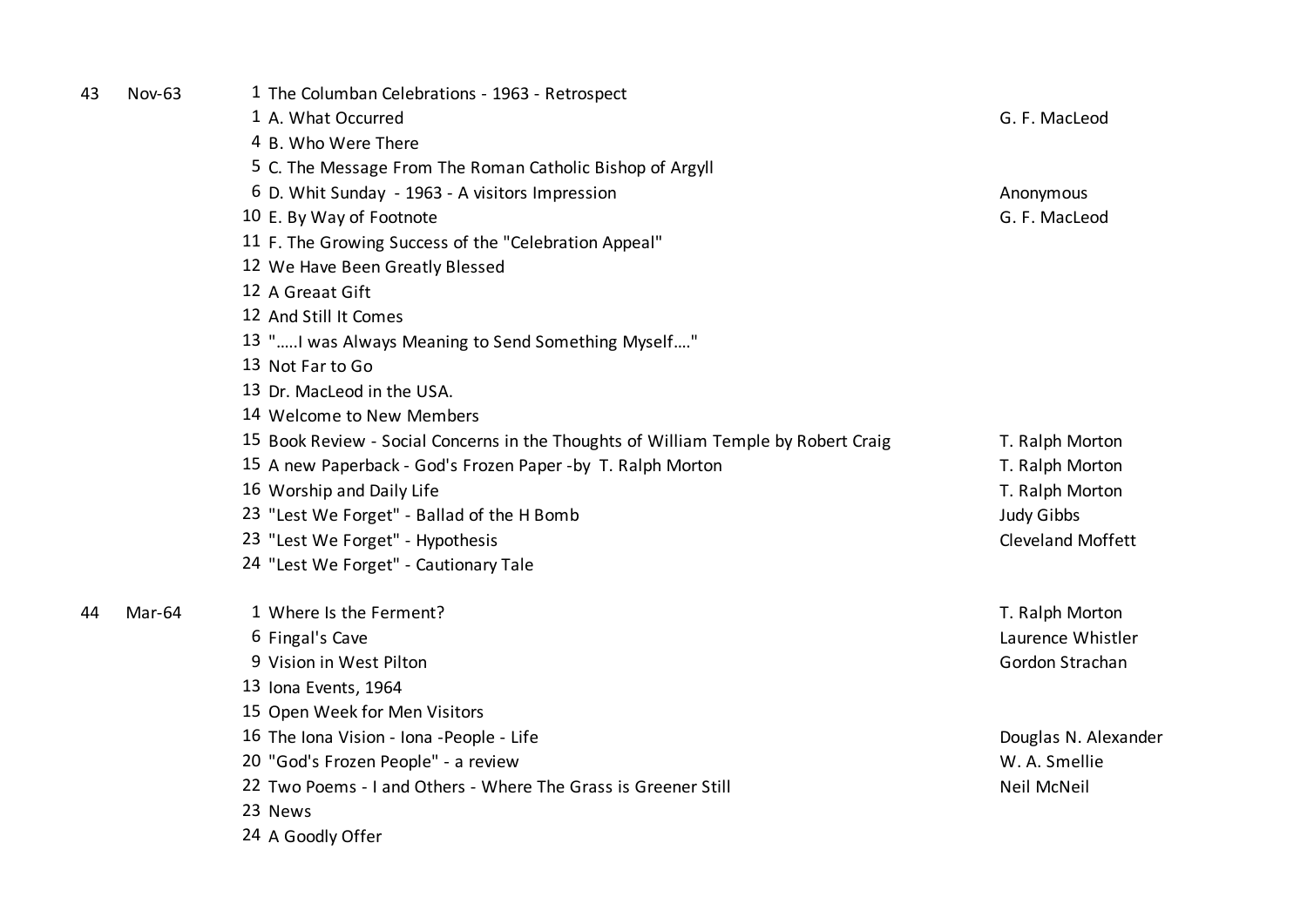| 45 | <b>Nov-64</b> | 1 Insight and Outlook                                                 | T. Ralph Morton           |
|----|---------------|-----------------------------------------------------------------------|---------------------------|
|    |               | 7 Europe's Lay Centres visit Iona                                     | Gerhard Hildmann          |
|    |               | 11 Iona 1964                                                          | T. Ralph Morton           |
|    |               | 14 Another View of Iona - Iona Revisited: Autumn 1964                 | Angus and Brenda Buchanan |
|    |               | 16 For the Church in the World: Two Reviews                           | W.D. Cattanach            |
|    |               | 17 Jesus Said. "I am": T.V. Meditations                               | Ian Cowie / Ron Falconer  |
|    |               | 23 News - Community House                                             |                           |
|    |               | 24 News - New Members                                                 |                           |
|    |               | 24 News - Dr. MacLeod In the USA                                      |                           |
|    |               | cover iii A Word of Thanks                                            | G. F. MacLeod             |
| 46 | Mar-65        | 1 The Church for Others                                               | T. Ralph Morton           |
|    |               | 7 The Church for Others- In the Parish                                | T.S. MacGregor            |
|    |               | 12 For Others - In Education                                          | J.H. Jardine              |
|    |               | 18 The Church for Others - In The University                          | David A.R. Millar         |
|    |               | 21 Iona Events 1965                                                   |                           |
|    |               | 24 The Church in the Modern World                                     | Ann Vogel                 |
|    | cover iii     | Christ and Methodism - Towards a New Christianity for a New Age       | John J. Vincent           |
|    | cover iii     | <b>News</b>                                                           |                           |
| 47 | Dec-65        | 1 Retrospect and Prospect: The Iona Community: Whither Away: 1965     | G. F. MacLeod             |
|    |               | 14 Penecost, 1965                                                     |                           |
|    |               | 17 Welcomed Last Summer: Full Members of 1964                         |                           |
|    |               | 18 Two Experiments                                                    |                           |
|    |               | 18 1. Ecumenical Experiment in Livingston                             | James Maitland            |
|    |               | 19 2. After Two Years: The Factory for Peace                          | Tom McAlpine              |
|    |               | 23 Withdrawal and Involvement                                         | Nancy Brash               |
|    |               | 25 Book Review "Youth Ventures Towards a Vital Church" b y S.D. Woods | T. Ralph Morton           |
|    |               | 26 The Immediate Future                                               |                           |
|    |               | 28 News                                                               |                           |
|    | cover iii     | Prayer for The Iona Community                                         |                           |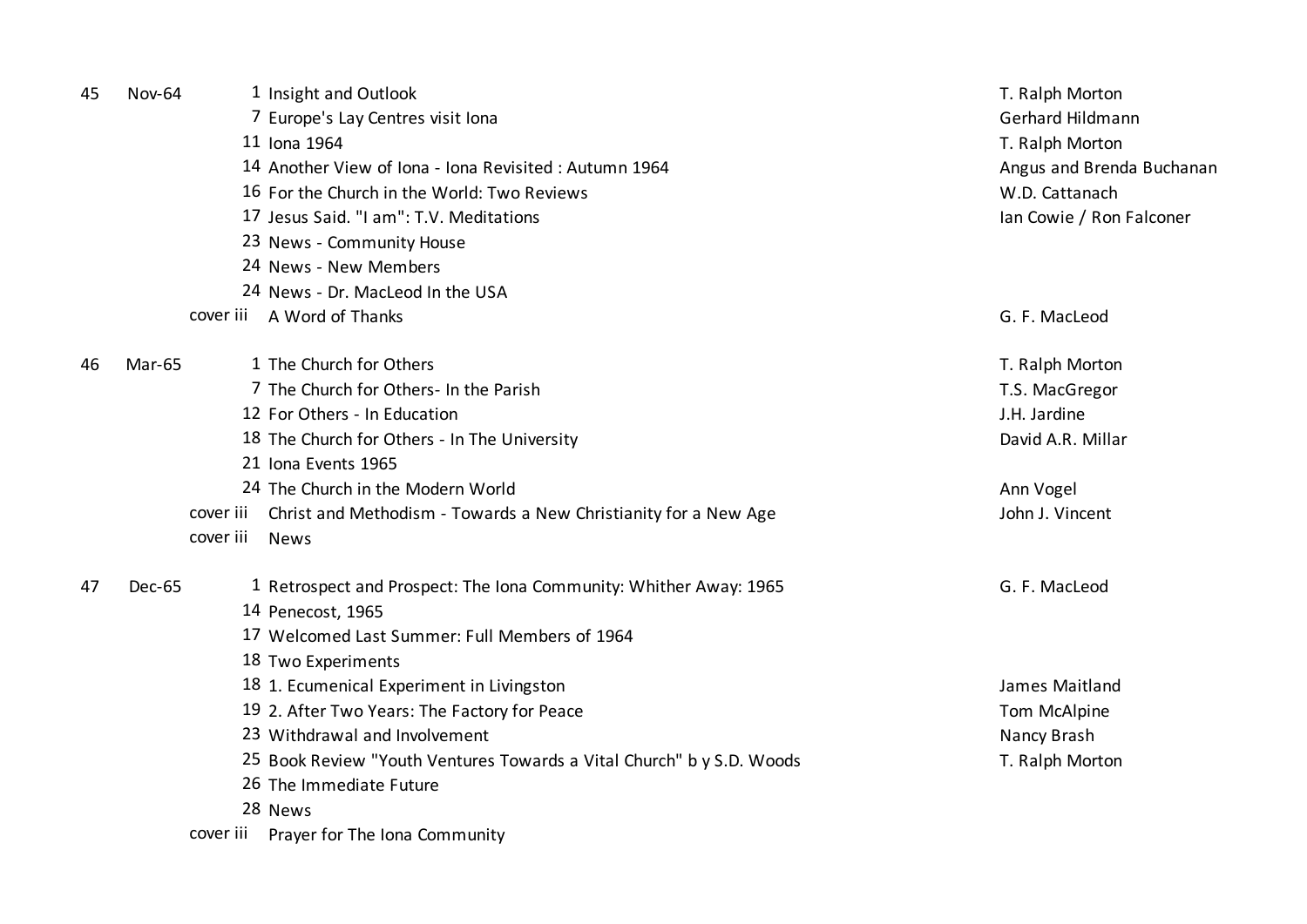cover iv Headquarters Staff of The Iona Community

cover iv How You Can Help

| 48 | <b>Mar-66</b> | 1 What Like is Our World?                                              | T. Ralph Morton     |
|----|---------------|------------------------------------------------------------------------|---------------------|
|    |               | 8 Our New World in a Parish like St. Ninian's                          | <b>Stuart Smith</b> |
|    |               | 13 The New World in which we are Foreigners                            | Hanish Walker       |
|    |               | 20 "Sing": a review                                                    | D.R.                |
|    |               | 22 "Lamp in the High Wind" By Eona K. MacNicol: a review               | T. Ralph Morton     |
|    |               | 23 Iona 1966                                                           |                     |
|    |               | 24 News                                                                |                     |
| 49 | Dec-66        | 1 Poem: Where Do We Go From Here                                       | B.J.B. MacArthur    |
|    |               | 2 Nearing the Eleventh Hour                                            | G. F. MacLeod       |
|    |               | 5 What is Going on in Our World Today                                  | G. F. MacLeod       |
|    |               | 8 That was a Long Telegram                                             | G. F. MacLeod       |
|    |               | 17 Dawn? The Place of the Skull Rediscoivered "A letter from Golgotha" | G. F. MacLeod       |
|    |               | 19 Chirst's Divinity                                                   | G. F. MacLeod       |
|    |               | 20 Creation in Reverse                                                 | Anonymous           |
|    |               | 21 Ian Gordon Lindsay - Architect: an obituary                         | G. F. MacLeod       |
|    |               | 22 Incident in Rhodesia                                                | Alistair A. Kee     |
|    |               | 25 The Michael Church, Greenhill, Sheffield                            | Donald McIhhagga    |
|    |               | 29 The Celtic Cross                                                    | James Bulloch       |
|    |               | 32 News: Iona summer, 1966                                             |                     |
|    |               | 33 Portrayal: Portrait of Dr. MacLeod                                  | T. Ralph Morton     |
| 50 | Mar-67        | 1 Lord MacLeod of Fuinary                                              | T. Ralph Morton     |
|    |               | 2 The Church in the Open                                               | T. Ralph Morton     |
|    |               | 9 The Act of Commitment on International Peace                         | Andrew R. Morton    |
|    |               | 18 Two Parishes - I. City Church                                       | Murray Leishman     |
|    |               | 20 Two Parishes - II. Industrial Village                               | Colin Morton        |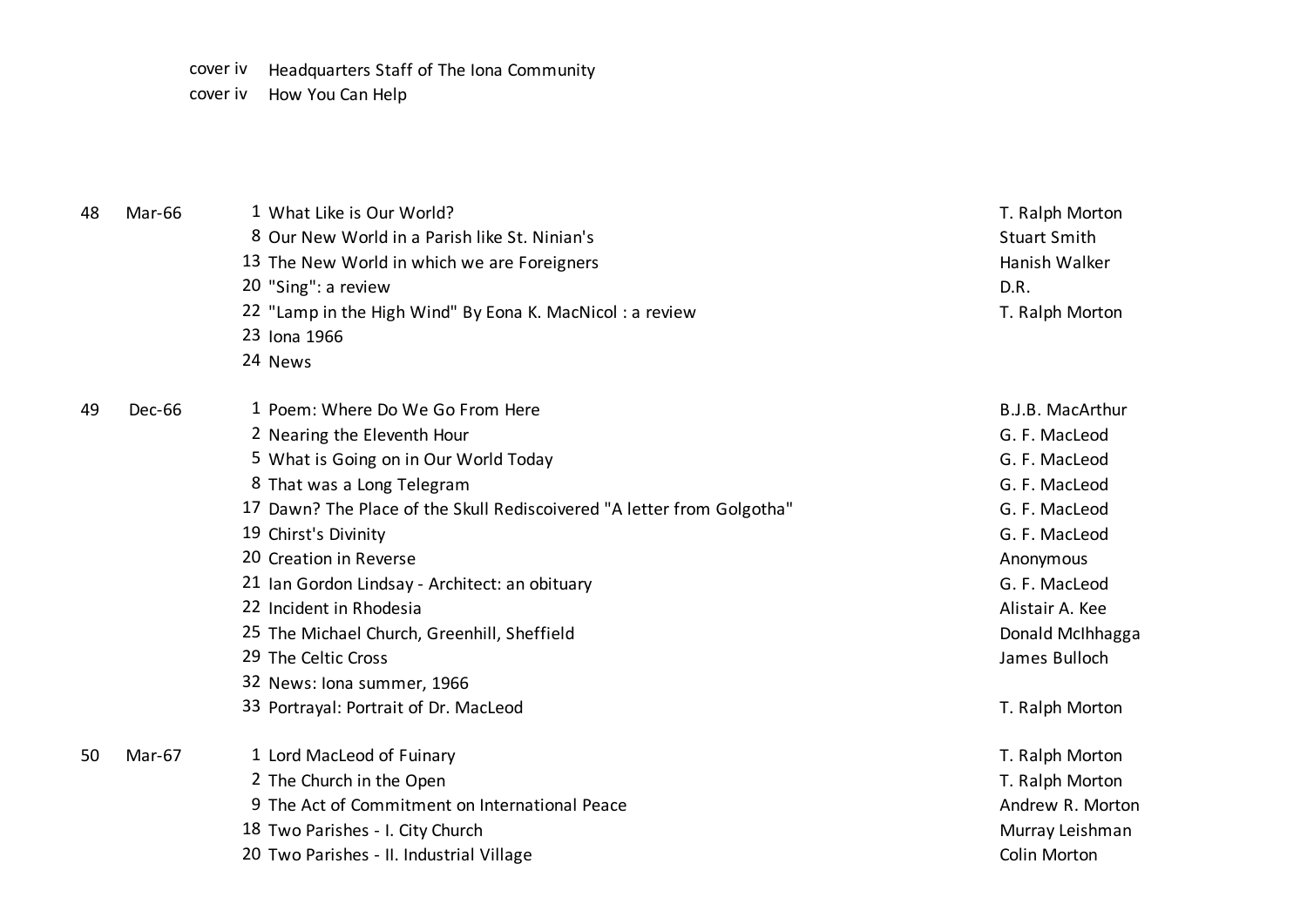|    |           | 22 Economic Discipline in the Parish                                                                             | John M. Kellet        |
|----|-----------|------------------------------------------------------------------------------------------------------------------|-----------------------|
|    |           | 25 Poem: Summer Morning - Salzburg                                                                               | <b>Stewart Smith</b>  |
|    |           | 26 Iona Summer, 1967                                                                                             |                       |
|    |           | 27 Publications                                                                                                  |                       |
|    |           | 28 Book Review: The Church is Healing, Michael Wilson.                                                           | lan Cowie             |
| 51 | Dec-67    | 1 A True Son of Columba: Malcolm Duncan - Obituary                                                               |                       |
|    |           | 2 Ralph Morton: a tribute by G. F. MacLeod                                                                       | G. F. MacLeod         |
|    |           | 4 Ralph Morton: a tribute by an Associate                                                                        | J.W. Howie            |
|    |           | 5 Ralph Morton: a tribute by Penry Jones                                                                         | Penry Jones           |
|    |           | 7 The Confirming of the New Leader at the Service on Friday, September 22nd in the Crypt at<br>Glasgow Cathedral |                       |
|    |           | 8 Prospect 1967                                                                                                  | lan Reid              |
|    |           | 11 Maybe the Young will do it: Peace Commitment in the Parish                                                    | L. David Levison      |
|    |           | 13 Non-Violence as a Policy - Nigeria 1966                                                                       | Graeme Brown          |
|    |           | 18 The Consequence was                                                                                           | Norman B. Orr         |
|    |           | 22 News                                                                                                          |                       |
|    |           | 23 Odds Against - Young People and the Church                                                                    | <b>Ernest Marvin</b>  |
|    | cover iii | Calum MacPherson                                                                                                 | G. F. MacLeod         |
| 52 | Mar-68    | 1 The work of the Community                                                                                      | lan Reid              |
|    |           | 2 Community House Through One Pair of Eyes                                                                       | Tom Summerville       |
|    |           | 6 People and Cities: Glasgow                                                                                     | <b>Colin Cameron</b>  |
|    |           | 7 Industrial Mission in Scotland                                                                                 | George Wilkie         |
|    |           | 12 Industrial Mission in India                                                                                   | Murdoch MacKenzie     |
|    |           | 15 God's Frozen People in Central Africa                                                                         | <b>Richard Baxter</b> |
|    |           | 19 Iona-Rome: Poem                                                                                               | Barbara Smythe        |
|    |           | 20 Sex a Gift: by Ian M. Fraser: Book review                                                                     | lan Reid              |
|    |           | 21 Presentation to Dr and Mrs Morton                                                                             |                       |
|    |           | 24 News                                                                                                          |                       |
|    | cover iii | Iona Summer Programme                                                                                            |                       |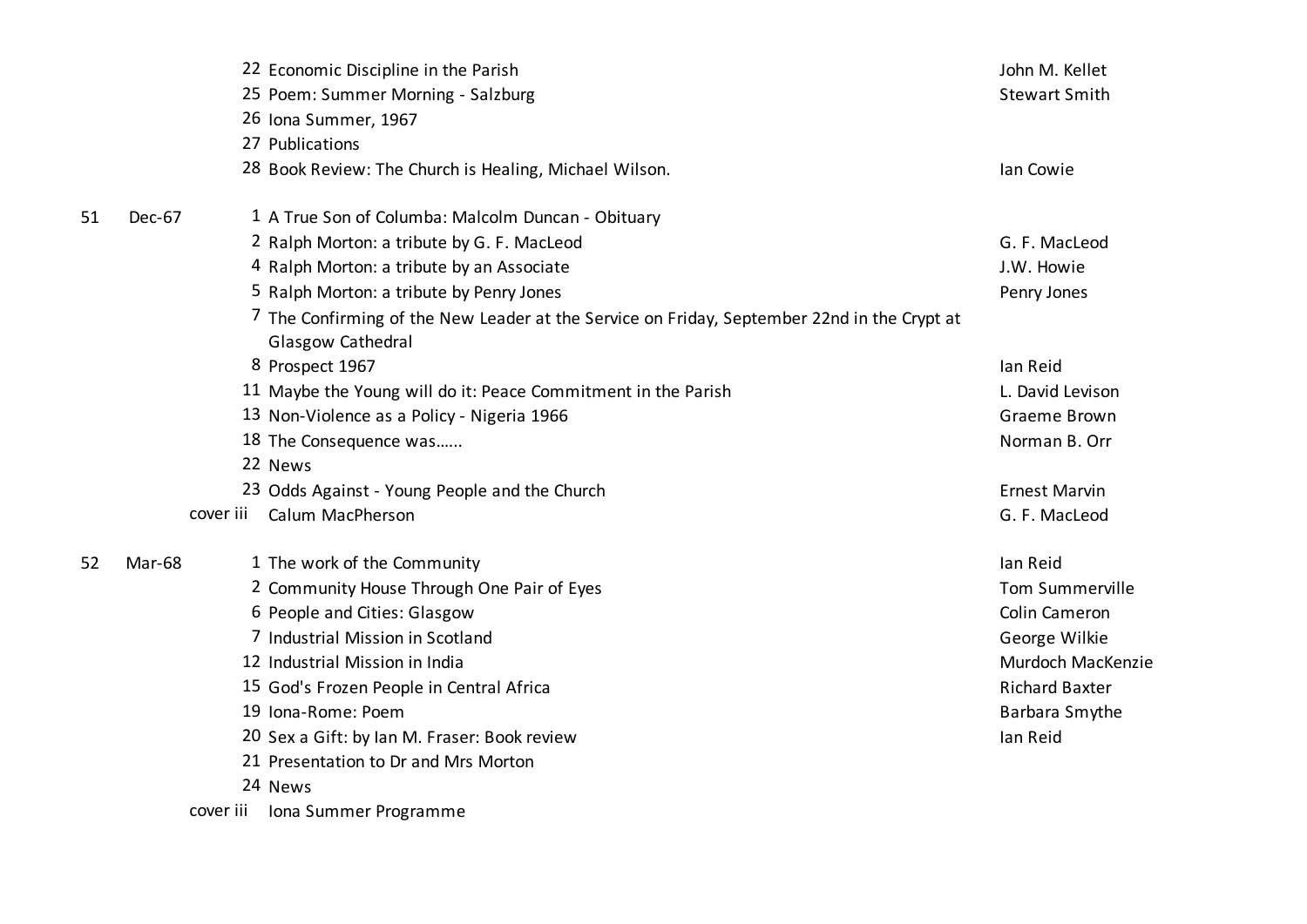| 53 | <b>Nov-68</b> | 1 The Royal Visit, 1968                                                |                      |
|----|---------------|------------------------------------------------------------------------|----------------------|
|    |               | 2 Iona 1968                                                            | lan Reid             |
|    |               | 4 Summer Training Programme for New Members, 1968: Impressions         | Fred Booth           |
|    |               | 9 Excavation on Iona 1962-8                                            | <b>Richard Reece</b> |
|    |               | 14 God in the Storm                                                    | Alistair Kee         |
|    |               | 18 Some Thoughts                                                       | Andrew R. Morton     |
|    |               | 19 The Power of Faceless Men                                           |                      |
|    |               | 24 Comment on "The Power of Faceless Men"                              | John White           |
|    |               | 26 Comments on "Work for Peace"                                        | Malcolm May          |
|    |               | 27 Foreign Students in Edinburgh - Challenge and Response              | Hamish Walker        |
|    |               | 30 News                                                                |                      |
|    |               | 32 Provisional Programme for Iona 1969 - Impressions                   |                      |
| 54 | Mar-69        | 1 Leader editorial                                                     | lan Reid             |
|    |               | 3 Poem: Iona                                                           | David P. White       |
|    |               | 4 Two Churches in a Growth Area                                        | D. Reid/M. Craig     |
|    |               | 9 Menzieshill Cvhurch and Parish, Dundee                               | Jack Kellet          |
|    |               | 15 The Way of Salvation is the Way of Revolution                       | <b>Andrew Ross</b>   |
|    |               | 21 Two Questions on China                                              | T. Ralph Morton      |
|    |               | 24 Chaos or Community: Racial Justice in Britain?                      | <b>Robert Moore</b>  |
|    |               | 27 Hull Up, Hull Down; Students Come and Go, But                       | David Millar         |
|    |               | 28 Summer Programme - Iona                                             |                      |
|    |               | 29 "Free to Serve"                                                     | Douglas Galbraith    |
|    |               | 31 News                                                                |                      |
|    |               | 32 Programme for Iona, 1969                                            |                      |
| 55 | <b>Nov-69</b> | 1 Leader Editorial                                                     | lan Reid             |
|    |               | 3 The Place of Iona in Religious Education                             | James Wilkie         |
|    |               | 6 Religious Education in a Secondary Modern School                     | G.W. Dyke            |
|    |               | 10 Summer Joining Experience for New Members 1969                      | David Graham         |
|    |               | 14 One Radical Approach to the Industrial Future                       |                      |
|    |               | 17 Meditation on the picture of the Crucifixtion in the North Transept | St. Denis Community  |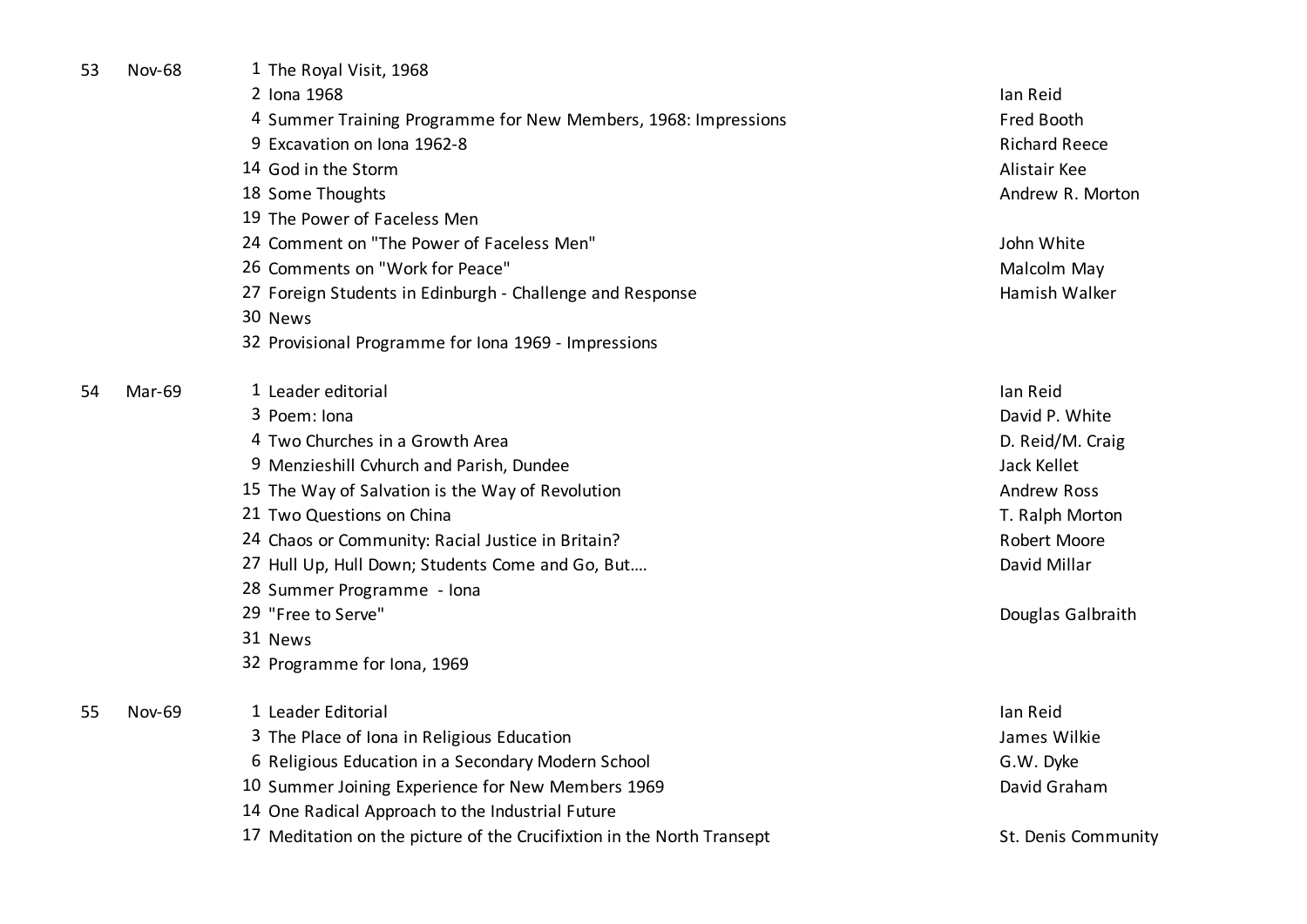|    |               | 18 Poem: Iona                                           | Carol Gesner           |
|----|---------------|---------------------------------------------------------|------------------------|
|    |               | 21 Iona Excavations, 1969                               | <b>Richard Reece</b>   |
|    |               | 23 "Iona: its History and Archaeology                   | <b>Richard Reece</b>   |
|    |               | 25 Cushions and Kneelers                                |                        |
|    |               | 26 The New Breakthough in Christ                        | Douglas Alexander      |
|    |               | 28 Poem: The Sadness                                    | Charles Kingsley       |
|    |               | 29 News                                                 |                        |
| 56 | Mar-70        | 1 Leader Editorial                                      | lan Reid               |
|    |               | 3 Holy Communion                                        | lan Reid               |
|    |               | 6 The Church in it up to the neck - Biafra 1968-1970    | Graham Brown           |
|    |               | 10 Medicine and Society                                 | Robin Murray           |
|    |               | 13 On Scottish Safari                                   | <b>Bob Archibald</b>   |
|    |               | 16 Calton - A brief sketch                              | Leith Fisher           |
|    |               | 21 Let's get moving                                     | J.D. Trotter           |
|    |               | 25 "Dunblane Praises for Schools"                       | Douglas Galbraith      |
|    |               | 28 News                                                 |                        |
|    |               | 32 Summer Weeks Programme                               |                        |
| 57 | <b>Nov-70</b> | 1 Bobby Ross - a Trubute                                | <b>Cameron Wallace</b> |
|    |               | 3 Iona - Summer 1970                                    | Graeme Brown           |
|    |               | 6 Poem: Martin Niemoeller on Iona                       | G. W.                  |
|    |               | 6 Prayer of an Unknown Confederate Soldier              |                        |
|    |               | 7 St. John's Cross                                      | lan Reid               |
|    |               | 10 Poem: Iona                                           | Jessie N.H. Maitland   |
|    |               | 11 Community Relations Work in Glasgow                  | James W. Robertson     |
|    |               | 15 "Something for Eid"                                  | <b>Stanley Hope</b>    |
|    |               | 17 Poverty and Racism: Mountain Style                   | <b>Ben Sparks</b>      |
|    |               | 22 Christmas and Easter                                 | P.D.                   |
|    |               | 23 Book Review: Jesus, Man for Today by T. Ralph Morton | Alistair Kee           |
|    |               | 25 News                                                 |                        |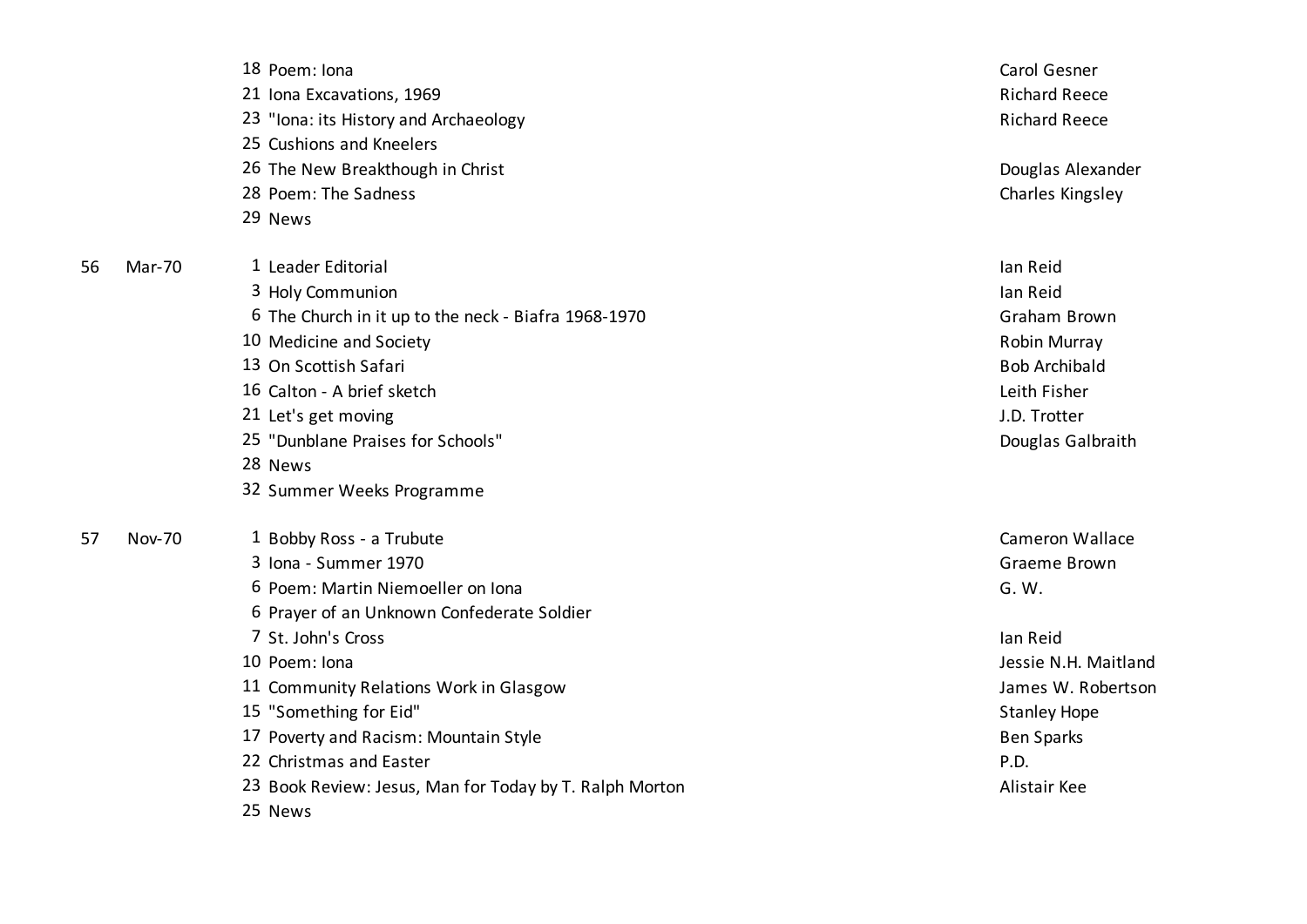| 58 | Mar-71 | 1 Jim Littlejohn: A Tribute                                                                  | lan Fraser               |
|----|--------|----------------------------------------------------------------------------------------------|--------------------------|
|    |        | 3 Editorial                                                                                  | lan Reid                 |
|    |        | 6 Poem: Encounter                                                                            | <b>Stewart Smith</b>     |
|    |        | 7 The Work of the Gorbals Group Experiment                                                   | John Harvey              |
|    |        | 10 Community House, Glasgow: A Report by Malcolm May, Acting Warden                          | Malcolm May              |
|    |        | 13 Living and Thinking about Living and Thinking About It Every Deadly Dull Sunday Afternoon | David Graham             |
|    |        | 15 Violence in Southern Africa                                                               | Stephen Green            |
|    |        | 17 Book Review: God's Lively People by Mark Gibbs and T. Ralph Morton                        | Jack Orr                 |
|    |        | 18 Review: Coming and Going - Review of a Gramophone Record by The Iona Community            | Colin Day                |
|    |        | 20 Congregation for Reconciliation, Cincinnati, Ohio                                         | Duane Holm               |
|    |        | 21 News                                                                                      |                          |
|    |        | 24 Summer Programme 1971                                                                     |                          |
| 59 | Nov-71 | 1 George Anderson: A Tribute                                                                 | James Sim                |
|    |        | 2 Editorial                                                                                  | lan Reid                 |
|    |        | 3 Iona Report                                                                                | Keith Edwards            |
|    |        | 5 Worship and Life                                                                           | lan Reid                 |
|    |        | 9 Iona Last Century: Pages from and Old Diary: of Wm. Stark                                  | T. Ralph Morton          |
|    |        | 11 Poem: Let the Wind Blow                                                                   | Iona Bevan               |
|    |        | 12 What is Christian Broadcasting                                                            | Ishbel Maclellan         |
|    |        | 15 The Way of Transcendence                                                                  | Alistair Kee             |
|    |        | 21 News                                                                                      |                          |
| 60 | Mar-72 | 1 Editorial                                                                                  | lan Reid                 |
|    |        | 2 Jesus, You Kidder                                                                          | Andrew W. Blackwood. Jr. |
|    |        | 3 University Chaplaincy in Belfast                                                           | Dick Gordon              |
|    |        | 6 Golgotha, 1972                                                                             | Murdoch Mackenzie        |
|    |        | 9 Poem: Retreat                                                                              | <b>Brian Frost</b>       |
|    |        | 10 The Idle Million - Voices in the Debate                                                   |                          |
|    |        | 15 Walk to Emmaus                                                                            | Brenda F. Skene          |
|    |        | 16 Community House - A Personal View                                                         | Malcolm May              |
|    |        | 18 News                                                                                      | John Harvey              |
|    |        |                                                                                              |                          |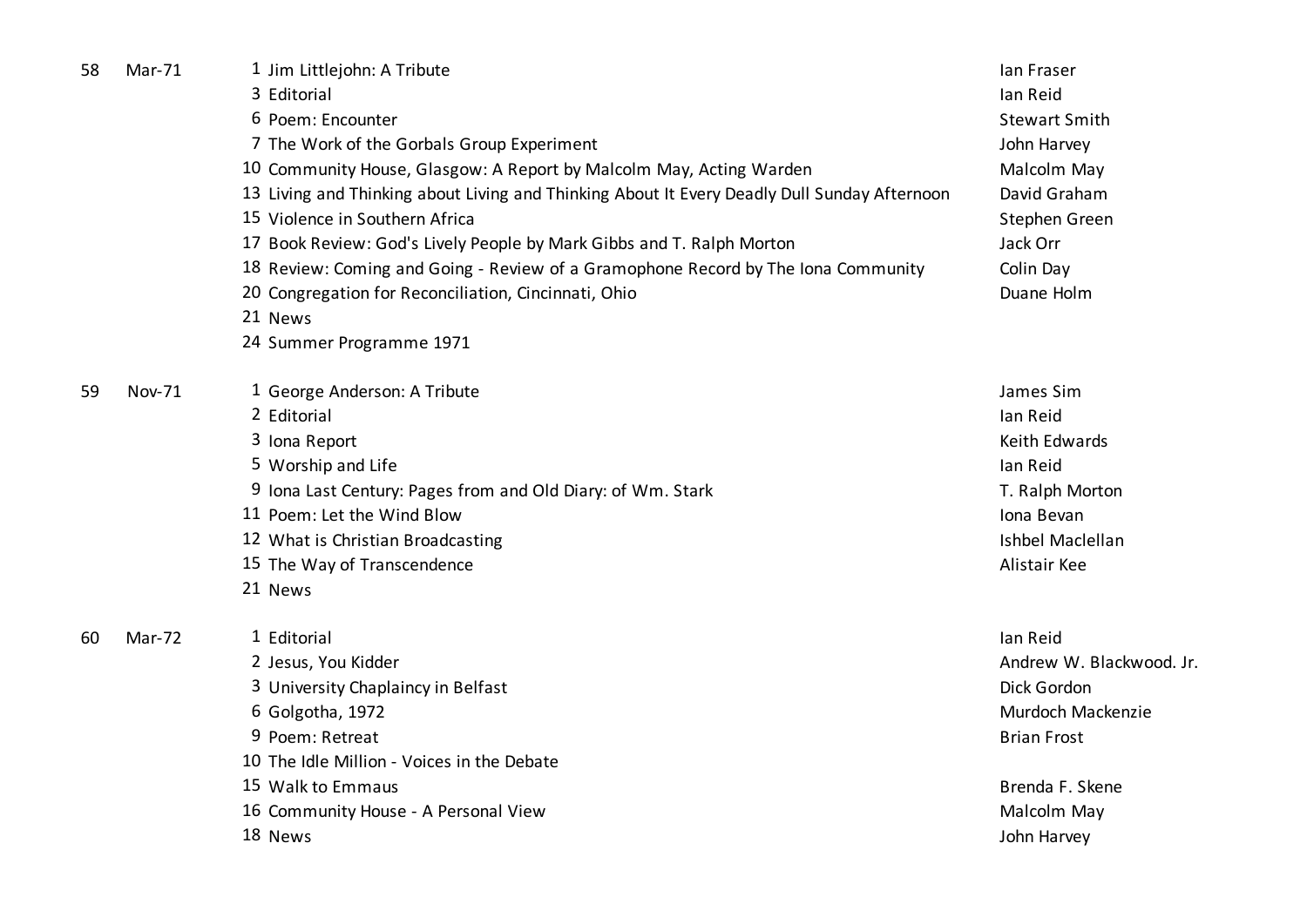24 Iona Community Thrift Shop

| 61 | Oct-72        | 1 Editorial                                                                 | lan Reid             |
|----|---------------|-----------------------------------------------------------------------------|----------------------|
|    |               | 2 Iona, 1972. I. Spring Groups on Iona                                      | John Harvey          |
|    |               | 3 Iona, 1972. II. Camas                                                     | Stephen Green        |
|    |               | 4 Iona, 1972. III. Iona in July                                             | John Harvey          |
|    |               | 6 Prayer from the Abbey, Iona                                               |                      |
|    |               | 7 The Council of the West End Churches, Edinburgh                           | Ronald Beasley       |
|    |               | 10 Poem: Pain                                                               | Enid Jackman         |
|    |               | 11 Working in the World Council of Churches                                 | lan Fraser           |
|    |               | 14 Thrift Shop                                                              |                      |
|    |               | 15 Questions Men are Asking: The Raw Material of Religious Publishing       | T. Ralph Morton      |
|    |               | 20 New Publications                                                         | Ronald Furguson      |
|    |               | 22 News                                                                     |                      |
| 62 | Mar-73        | 1 Editorial                                                                 | lan Reid             |
|    |               | 2 George S. Russell, Treasurer                                              | George F. MacLeod    |
|    |               | 3 Prayer from the Abbey, Iona                                               |                      |
|    |               | 4 The Future of the Traditional Churches                                    | George F. MacLeod    |
|    |               | 8 Poem: Song of the Friendly Shape                                          | <b>Helen Greeves</b> |
|    |               | 9 An Iona Music-Drama                                                       | Douglas Galbriath    |
|    |               | 12 Poem: Isle of Iona - translation                                         | Miss Mondo           |
|    |               | 13 Grahamston United Church: An Ecumenical Experiment                       | Maxwell Craig        |
|    |               | 16 Poem: Dedication                                                         | Iona Bevan           |
|    |               | 17 Poem: The Cross                                                          | Iona Bevan           |
|    |               | 17 Poem: In Communion                                                       | Iona Bevan           |
|    |               | 18 Book Review: Traditio-Historical Criicism of the Gospels by R.S. Barbour | John Carrie          |
|    |               | 19 News                                                                     | John Harvey          |
|    |               | 23 Summer Programme 1973 - Iona Abbey                                       |                      |
| 63 | <b>Nov-73</b> | 1 Editorial                                                                 | lan Reid             |
|    |               | 2 On Leave From Allipur - Three Months with the Rich                        | George More          |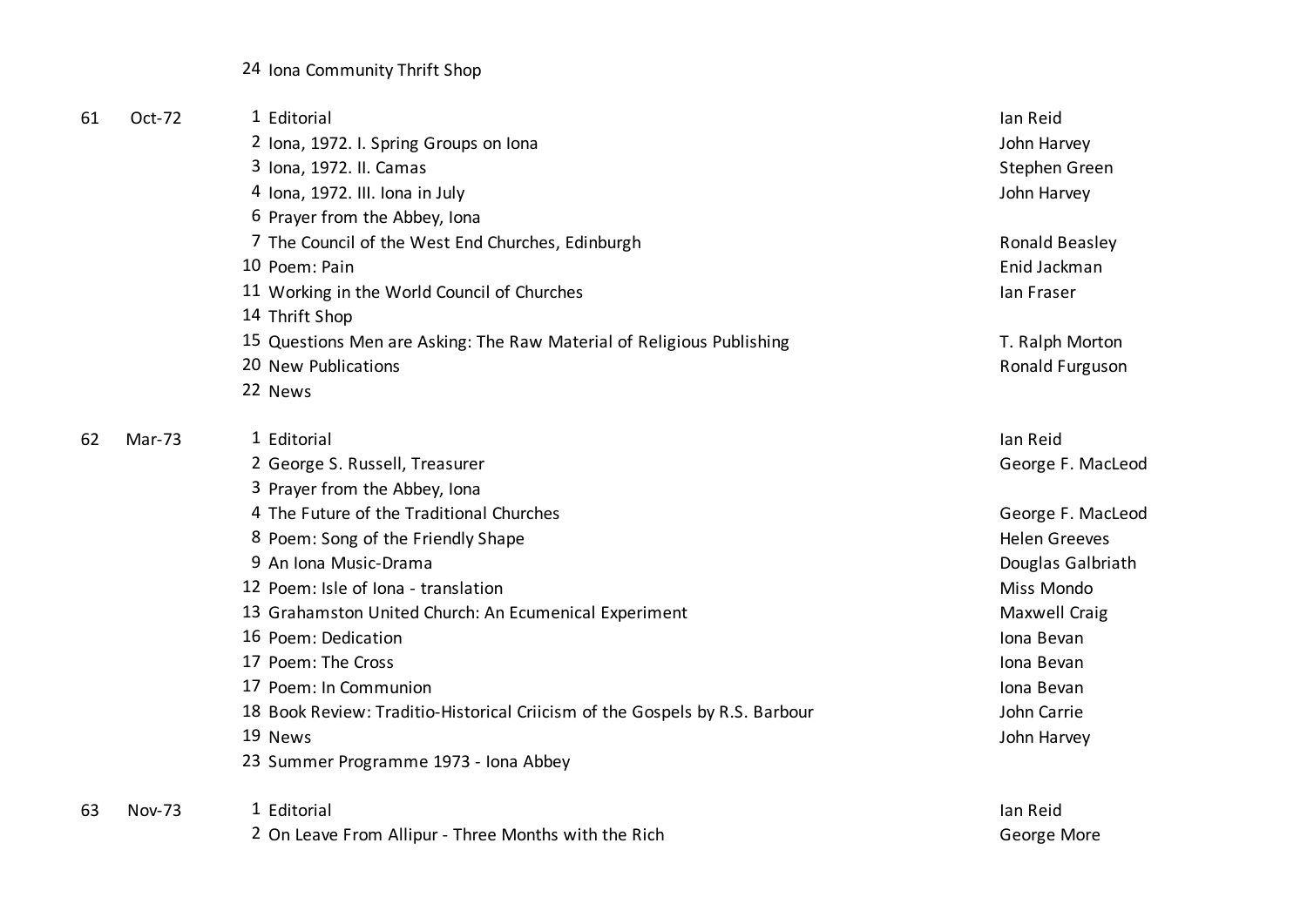|    |        | 6 Europe 73                                                                             | John S. Nelson       |
|----|--------|-----------------------------------------------------------------------------------------|----------------------|
|    |        | 9 "I Heard About Iona Island in Malawi"                                                 | Silas Ncozana        |
|    |        | 12 Six Circle Group                                                                     |                      |
|    |        | 13 Poem: Mid-Point                                                                      | Jim Treverrow        |
|    |        | 14 Investigating the Marble Quarry                                                      | David Viner          |
|    |        | 17 Iona Excavations, 1973                                                               | <b>Richard Reece</b> |
|    |        | 18 Prayer From the Abbey, Iona                                                          |                      |
|    |        | 19 Book Review: People Praying by Ian Cowie                                             | <b>Guy Brownlie</b>  |
|    |        | 19 Book Review: God's Moving Spirit: the Church now and the Church to come. T.R. Morton | David Millar         |
|    |        | 21 News                                                                                 |                      |
| 64 | Feb-74 | 1 Editorial                                                                             | lan Reid             |
|    |        | 2 Poem: A Quiet Time                                                                    | Leslie Jinman Bell   |
|    |        | 3 Two New Books: Politics and Pentecost                                                 | Maxwell Craig        |
|    |        | 7 Some are Healed                                                                       | Campbell Robertson   |
|    |        | 10 Prayers From The Abbey, Iona                                                         |                      |
|    |        | 11 China - Enigma and Challenge                                                         | David Orr            |
|    |        | 16 Raploch                                                                              | <b>Fred Booth</b>    |
|    |        | 20 Poem: St. Martin's Cross                                                             | Leslie Jinman Bell   |
|    |        | 21 The Library at Iona                                                                  | John Harvey          |
|    |        | 23 Two Reviews                                                                          | Keith Edwards        |
|    |        | 24 News                                                                                 |                      |
|    |        | cover iii Summer Programme                                                              |                      |
| 65 | Oct-74 | 1 Editiorial                                                                            | lan Reid             |
|    |        | 2 South Africa, 1974                                                                    | Graeme Brown         |
|    |        | 5 The Iona Community Observed                                                           | Olaf Meyer           |
|    |        | 10 Prayers from the Abbey, Iona                                                         |                      |
|    |        | 12 Iona Excavations, Martyrs Bay, and 1974                                              | <b>Richard Reece</b> |
|    |        | 14 The Craigmillar Team Ministry                                                        | Douglas Galbraith    |
|    |        | 18 Review - Healing Today                                                               | Robin M. Murray      |
|    |        | 19 Review - Knowing Jesus                                                               | lan Fraser           |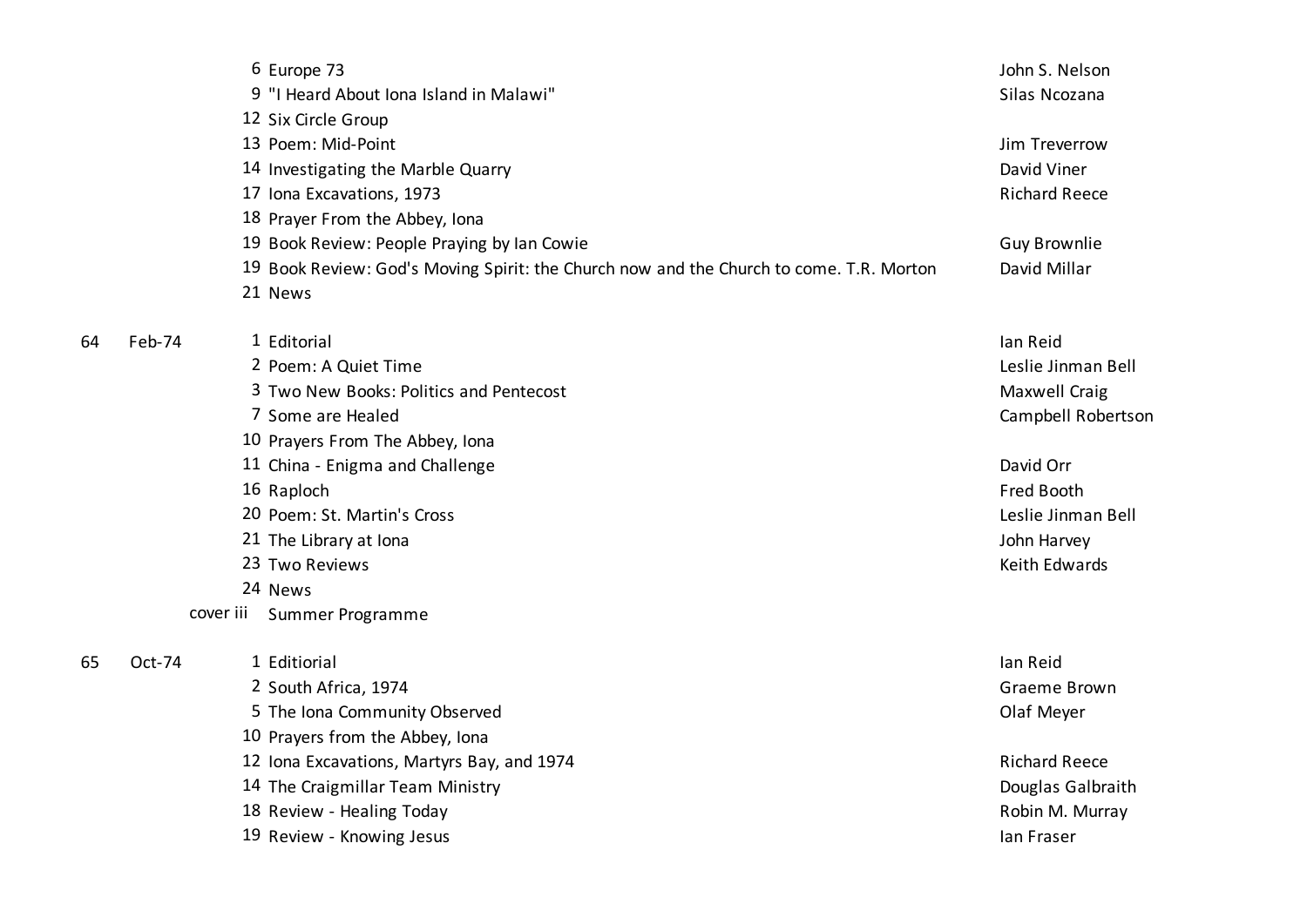News

| 66 | <b>Mar-75</b> | 1 Alex Hislop, MBE. 1893-1974: A Tribute                                                  | David Carmichael          |
|----|---------------|-------------------------------------------------------------------------------------------|---------------------------|
|    |               | 2 Ian Reid                                                                                | R.G.B.                    |
|    |               | 4 "Singin' In The Rain!" by Anna Soyka, Alastair Dick and John Harvey                     | John Harvey               |
|    |               | 7 Poem: Joy                                                                               | Iona Bevan                |
|    |               | 8 Who Cares?                                                                              | <b>Stewart Smith</b>      |
|    |               | 11 Familia '74                                                                            | L. David Levison          |
|    |               | 15 Health, Healing and Community                                                          | <b>Stewart McGregor</b>   |
|    |               | 19 Reviews                                                                                | T.Ralph Morton            |
| 67 | Oct-75        | 1 Hugh Lamont: A Tribute                                                                  | George F. MacLeod         |
|    |               | 1 Lori Watson: A Tribute                                                                  | Graeme Brown              |
|    |               | 2 Editorial                                                                               | Graeme Brown              |
|    |               | 3 Experiments in the Parish by John Cook, Tom Gordon and David McTaggart                  |                           |
|    |               | 6 Something Fundamentally Right                                                           | lan Fraser                |
|    |               | 23 A Kind of Ministry                                                                     | Gwen Dyke                 |
| 68 | <b>Mar-76</b> | 1 David Carmichael: A Tribute                                                             | Penry Jones               |
|    |               | 2 Editorial                                                                               | Graeme Brown              |
|    |               | 3 The Calton Youth Ministry: An Experiment in Church Youth Work                           | John Birrell              |
|    |               | 6 Youth Service Prayer, The Abbey Iona                                                    |                           |
|    |               | 7 The End of an Era                                                                       | E. F. Schumacher          |
|    |               | 19 Poem: Thoughts at Sunrise                                                              | Ruth Young                |
|    |               | 20 But Who Are We Today?                                                                  | Charles & Leslie Simonson |
|    |               | 22 Book Review: The Fire Runs by Ian M. Fraser                                            | Richard T. Baxter         |
|    |               | 23 Book Review: Workless; Some Unemployed Men and their Families by D. Marden and E. Duff | T. Ralph Morton           |
|    |               | 24 Book Review: Prison Writings by Regis Debray                                           | T. Ralph Morton           |
| 69 | Oct-76        | 1 Editorial: Catalytic Community                                                          | Graeme Brown              |
|    |               | 4 Community Ministry and all that                                                         | Ron Ferguson              |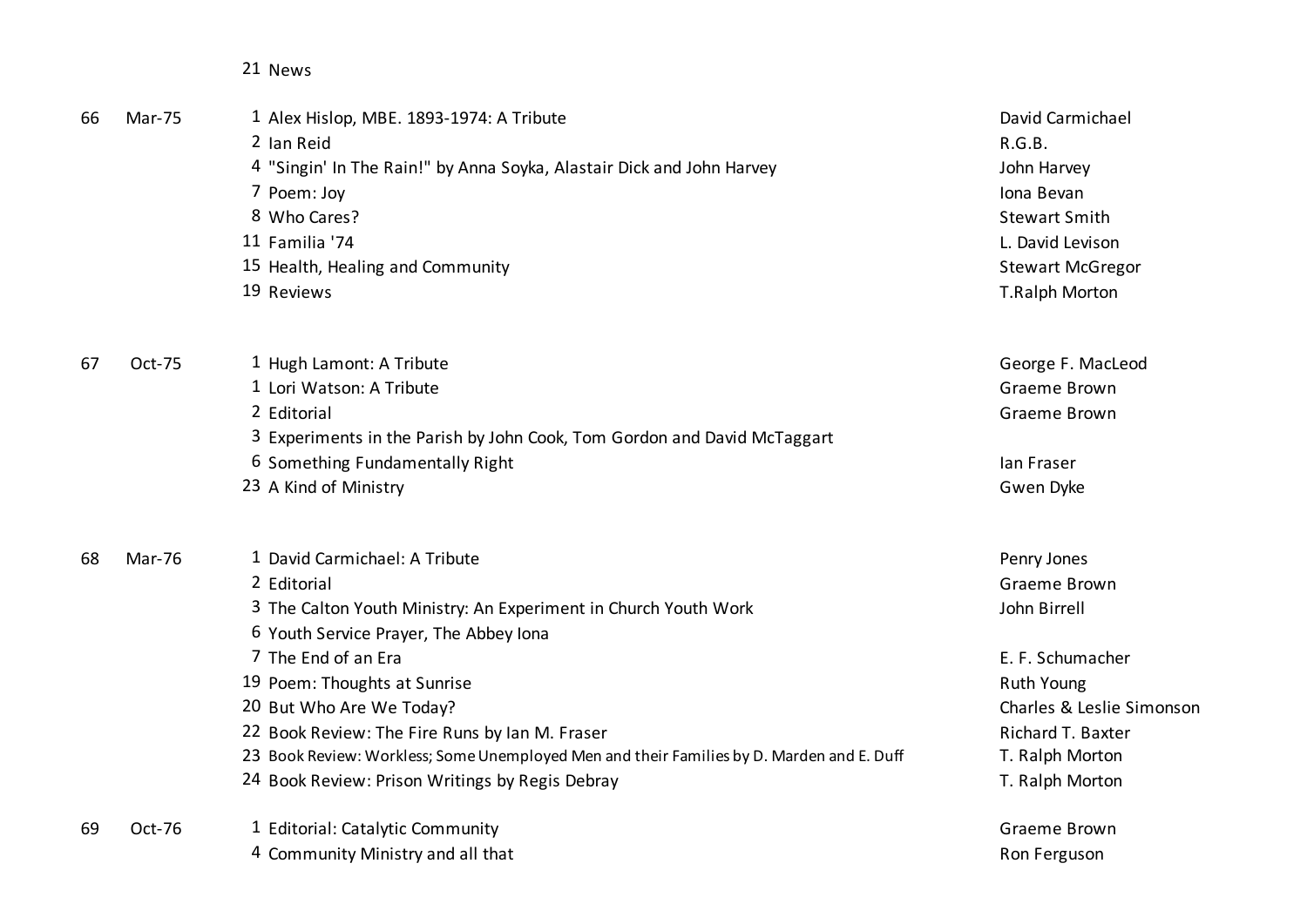|    |        | 12 A Prayer from Iona                                                            | John Harvey        |
|----|--------|----------------------------------------------------------------------------------|--------------------|
|    |        | 13 "Oh, amd Camas                                                                | Deryck Collingwood |
|    |        | 16 Peom: Humanity                                                                | Iona Bevan         |
|    |        | 17 The Anderton Experiement                                                      | David Graham       |
|    |        | 21 "There is a Revolution Coming"                                                | George F. MacLeod  |
|    |        | 27 Review: "Leap, My Soul" Tom Colvin and Douglas Galbraith                      | Richard F. Baxter  |
|    |        | 28 Review: Divide and Rule: South Africa's Bantustans by Barbara Rogers          | T. Ralph Morton    |
| 70 | Mar-77 | 1 Editorial                                                                      | Graeme Brown       |
|    |        | 2 One of the Most Powerful Places A personal assessment of Iona over five years  | John Harvey        |
|    |        | 5 Poem: The Rose                                                                 | Iona Bevan         |
|    |        | 5 "This Virgin For a Good Understanding"                                         | Ross MacKenzie     |
|    |        | 8 Technology and Econmics - Determinants of Change                               | Colin Pritchard    |
|    |        | 15 What in the World is a Jubilee?                                               | Graeme Brown       |
|    |        | 17 New Members of The Iona Community                                             |                    |
|    |        | 18 Memorial to the Late Michael Forsyth                                          |                    |
|    |        | 19 Book Review: How The Other Half Dies by Susan George                          | T. Ralph Morton    |
|    |        | 19 Conflict and Harmony by Joseph Frankel                                        | T. Ralph Morton    |
|    |        | 19 Tibet by T. J. Norbu and C. M. Turnbell                                       | T. Ralph Morton    |
| 71 | Oct-77 | 1 Ralph Morton: A tribute                                                        | George F. MacLeod  |
|    |        | 2 Ralph Morton: A tribute                                                        | Penry Jones        |
|    |        | 4 John Summers: A personal Remeniscence and Thanksgiving                         | Jack Kellet        |
|    |        | 5 John Summers: A Tribute                                                        | Graeme Brown       |
|    |        | 7 Editorial                                                                      | Graeme Brown       |
|    |        | 10 Community House: A Continuing Experiment                                      | T. Ralph Morton    |
|    |        | 13 Christ in Crisis - Community House - These Last Five Years                    | Campbell Robertson |
|    |        | 18 "The State of the Community" - Address, Community Week, 1977                  | Graeme Brown       |
|    |        | 23 New Members of the Iona Community                                             |                    |
|    |        | 24 A Very Different Church Life in Jamaica                                       | Fred Booth         |
|    |        | 26 Review: Power and Innocence: ASearch for the Sources of Violence by Rollo May | T. Ralph Morton    |
|    |        | 27 Review: Asian Drame: An Inquiry into the Poverty of Nations, by Gunnar Myrdal | T. Ralph Morton    |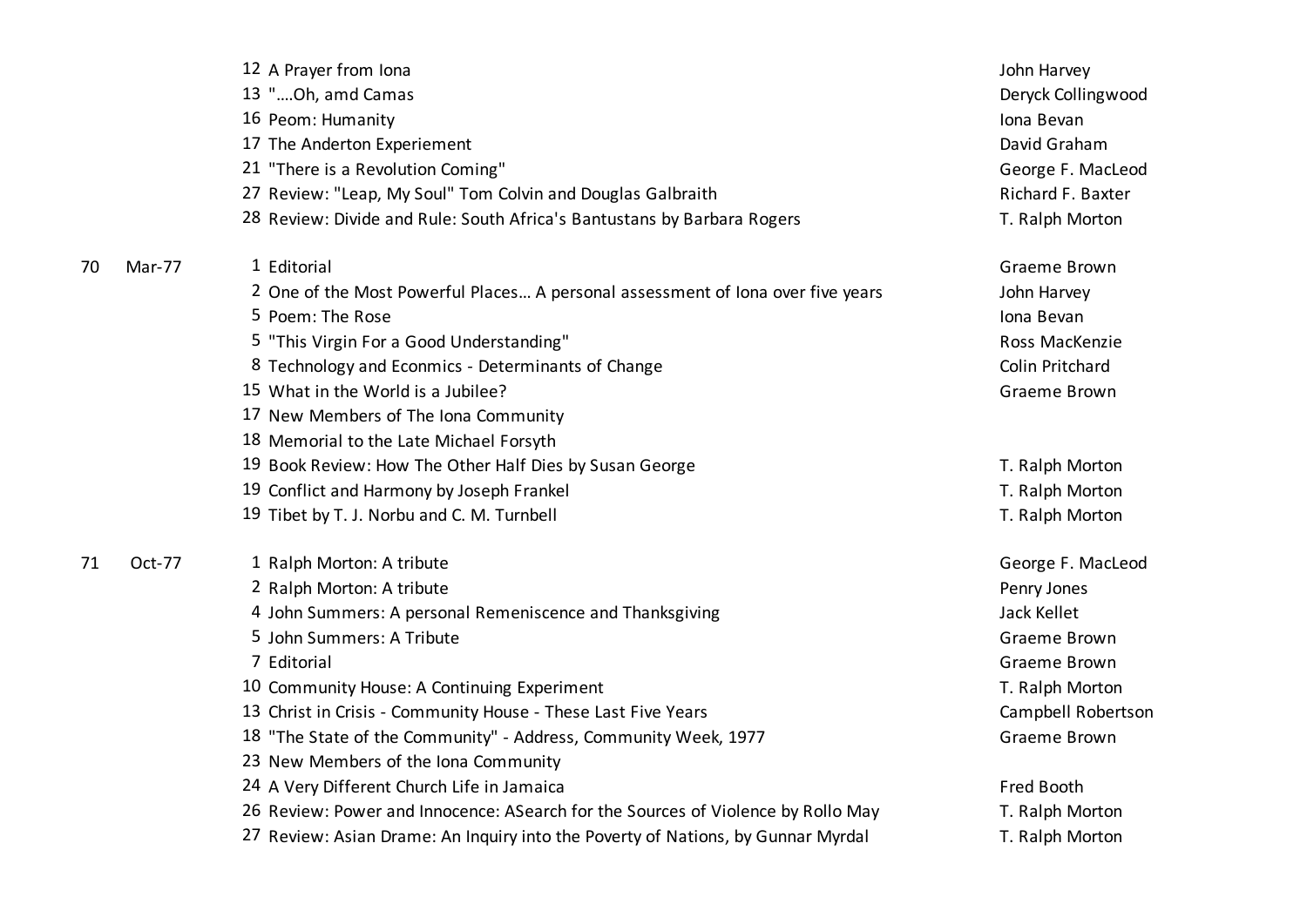| Mar-78 | 1 Festival                                                                       | David Graham         |
|--------|----------------------------------------------------------------------------------|----------------------|
|        | 2 The Grove Centre - Sydenham                                                    | Tom Calvin           |
|        | 5 Feeling The Gospel                                                             | John Cook            |
|        | 7 The Christian Fellowship of Healing                                            | lan Cowie            |
|        | 9 "Wise As Serpents, Harmless As Doves"                                          | George Charlton      |
|        | 10 What is the Extent of the Arms Race?                                          |                      |
|        | 11 The Harmlessness of Doves                                                     |                      |
|        | 12 The Library at The Abbey, Iona                                                | Elizabeth Crosby     |
|        | 13 Miss May Holmes - Retirement after 30 years service to the Community          |                      |
|        | 14 "The Kingdom of God is Like  a wedding feast - Camas 17th Decemeber 1977      | Graeme Brown         |
|        | 15 One Important Step Towards The Renewal of Leith                               | Jack Kellet          |
|        | 15 Thank you letter from Miss Catherine Dalgleish                                |                      |
|        | 15 Book Reviews: How Foreign is Mission by Davis H. S. Lyon                      | Graeme Brown         |
|        | 16 Book Review: Business Civilisation in Decline by R. L. Heilbroner             | Shelia Arthur        |
|        | 17 Book Review: Grunwick by Joe Rogaly                                           | Shelia Arthur        |
| Oct-78 | 1 God's Energy - the Impulse towards the Political                               | Graeme Brown         |
|        | 4 The Iona Solar Energy Project                                                  | John Carrie          |
|        | 9 "No More Hibakusha!"                                                           | Leslie Simonson      |
|        | 12 Somewhere in Between                                                          | Margaret Legum       |
|        | 13 Radiating Christ: A Prayer by Mother Teresa                                   | John Prysor-Jones    |
|        | 14 Confirmation in Community Service                                             | Murdock MacKenzie    |
|        | 17 A Prayer for a City                                                           | Graeme Brown         |
|        | 18 No Revealed Answer for the Responsible Christian                              | Geoffrey Shaw        |
|        | 20 Poem: For Geoff Shaw and Other Saints                                         | <b>Tessa Stiven</b>  |
|        | 21 New Members of the Iona Community                                             |                      |
|        | 23 News                                                                          |                      |
|        | 24 Book Review: A Passover Haggadah. The New Union Haggadah by Herbert Bronstein | Alasdair I. C. Heron |
|        | 25 Book Review: Britain Today and Tomorrow by Trevor Beeson                      | Penry Jones          |
|        | 26 The National Front. A study Pack. British Council of Churches                 | Robin Watt           |
|        | 27 Working by Studs Terkel                                                       | Sheila Arthur        |
|        |                                                                                  |                      |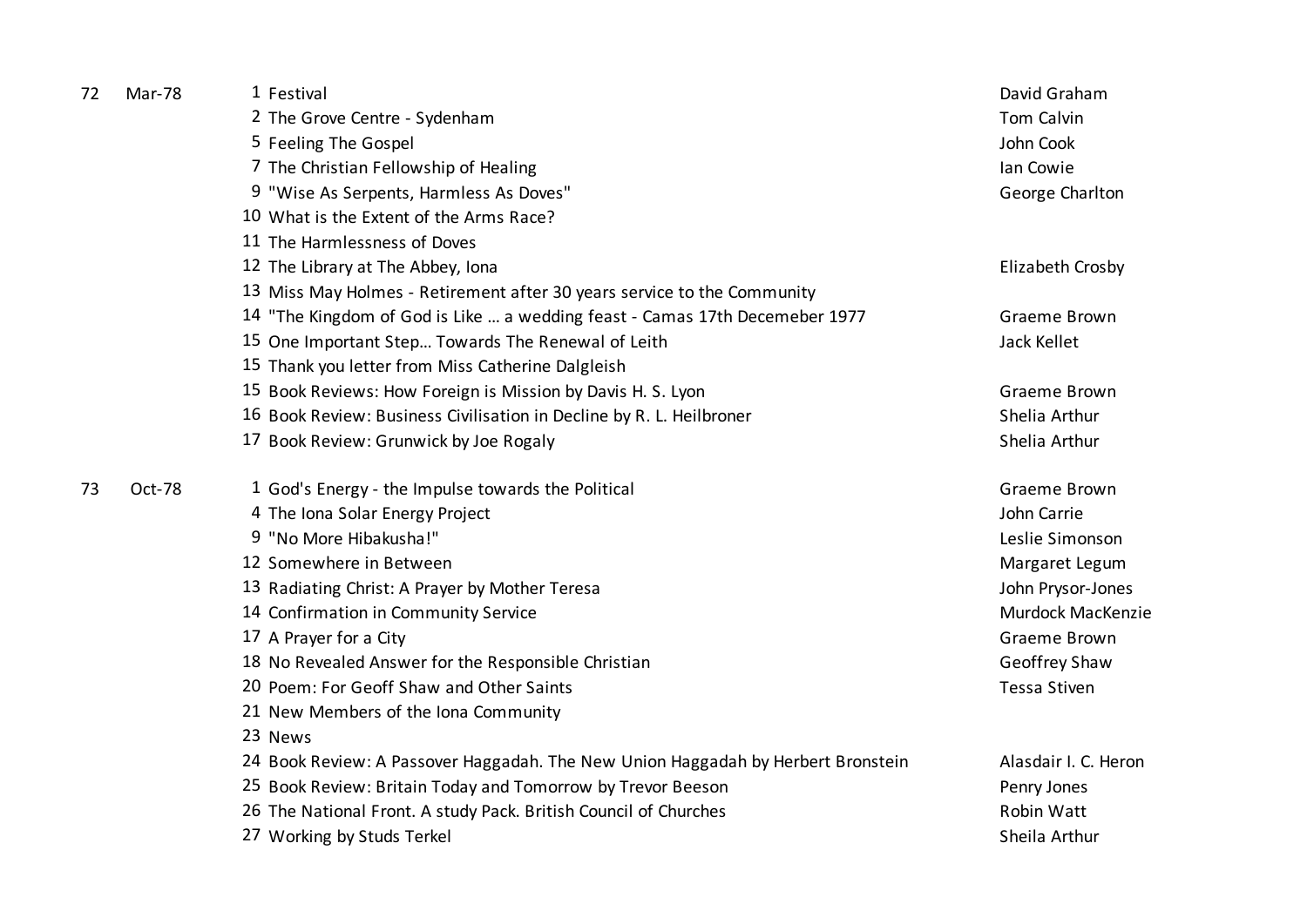28 Rabbit Boss by Thomas Sanchez Sheila Arthur Sheila Arthur Sheila Arthur Sheila Arthur

| 74 | Feb-79        |           | 1 Editorial                                                                                    | Graeme Brown               |
|----|---------------|-----------|------------------------------------------------------------------------------------------------|----------------------------|
|    |               |           | 2 Is there a case for a Rural Industrial Mission?                                              | <b>Cameron Wallace</b>     |
|    |               |           | 5 Farm Mechanisation in Asia                                                                   | Iain O. Macdonald          |
|    |               |           | 9 A Hand-Pump as a Sign of Hope                                                                | <b>Bill Kennedy</b>        |
|    |               |           | 12 The Ecumennical Development Co-operative - A Progress Report                                | Graeme Brown               |
|    |               |           | 14 Election Time - Opportunity Time in Race Relations                                          | <b>Bert Phillips</b>       |
|    |               |           | 18 Glenthorne - Britain's First Type Designed Youth Treatment Centre                           | Jim Wilkie                 |
|    |               |           | 22 Review: The Scope of Political Thinking, Alistair Kee (ed)                                  | Alasdair Heron             |
|    |               |           | 22 Review: Love in Practice: The Gospel in Solentiname, by Ernesto Cardental                   | lan M. Fraser              |
|    |               |           | 23 Review: Did Christ Rule Out Women Priests? By J.N.M Wijngaards                              |                            |
|    |               |           | 23 Review: Yes to Women Priests, Bishop Hugh Montefiore (ed)                                   | Joan H. Craig              |
|    |               | cover iii | Review: Growing Knowing Jesus, by Ian Cowie                                                    | Robin Watt                 |
|    |               | cover iii | <b>News</b>                                                                                    |                            |
| 75 | <b>Nov-79</b> |           | 1 Roofs on after a hundered yearsat Camas                                                      | Deryck Collingwood         |
|    |               |           | 5 Christian Action in the World                                                                | Ian M. Fraser              |
|    |               |           | 10 Marriage and Family Life Tomorrow                                                           | L. David Levison           |
|    |               |           | 13 Inch Kenneth                                                                                | <b>Kevin Nichols</b>       |
|    |               |           | 14 Nuclear or Not?                                                                             | Colin Pritchard and Howard |
|    |               |           |                                                                                                | Wagstaff                   |
|    |               |           | 19 The Iona Solar Energy Project - One Year On                                                 | John Carrie                |
|    |               |           | 22 Iona                                                                                        | Graeme Brown               |
|    |               |           | 24 A New Community House                                                                       | Graeme Brown               |
|    |               |           | 25 News                                                                                        |                            |
|    |               |           | 26 Review: Geoff - A life of Geoffrey M. Shaw by Ron Ferguson                                  | John Harvey                |
|    |               |           | 28 Review: Profile of Love: Towards a theology of the just peace by Peter Matheson             | Robin Watt                 |
|    |               |           | 29 Review: Study on the Community of Women and Men in The Church, by World Council of Churches | Alastair R. Moodie         |
|    |               |           | 32 Review: Make a Better Christmas: published by Presbytery of Aberdeen SRC                    | Rachel Elliott             |
|    |               |           |                                                                                                |                            |

76 (80) Mar-80 Number 80, but actually No 76 - last of this first series.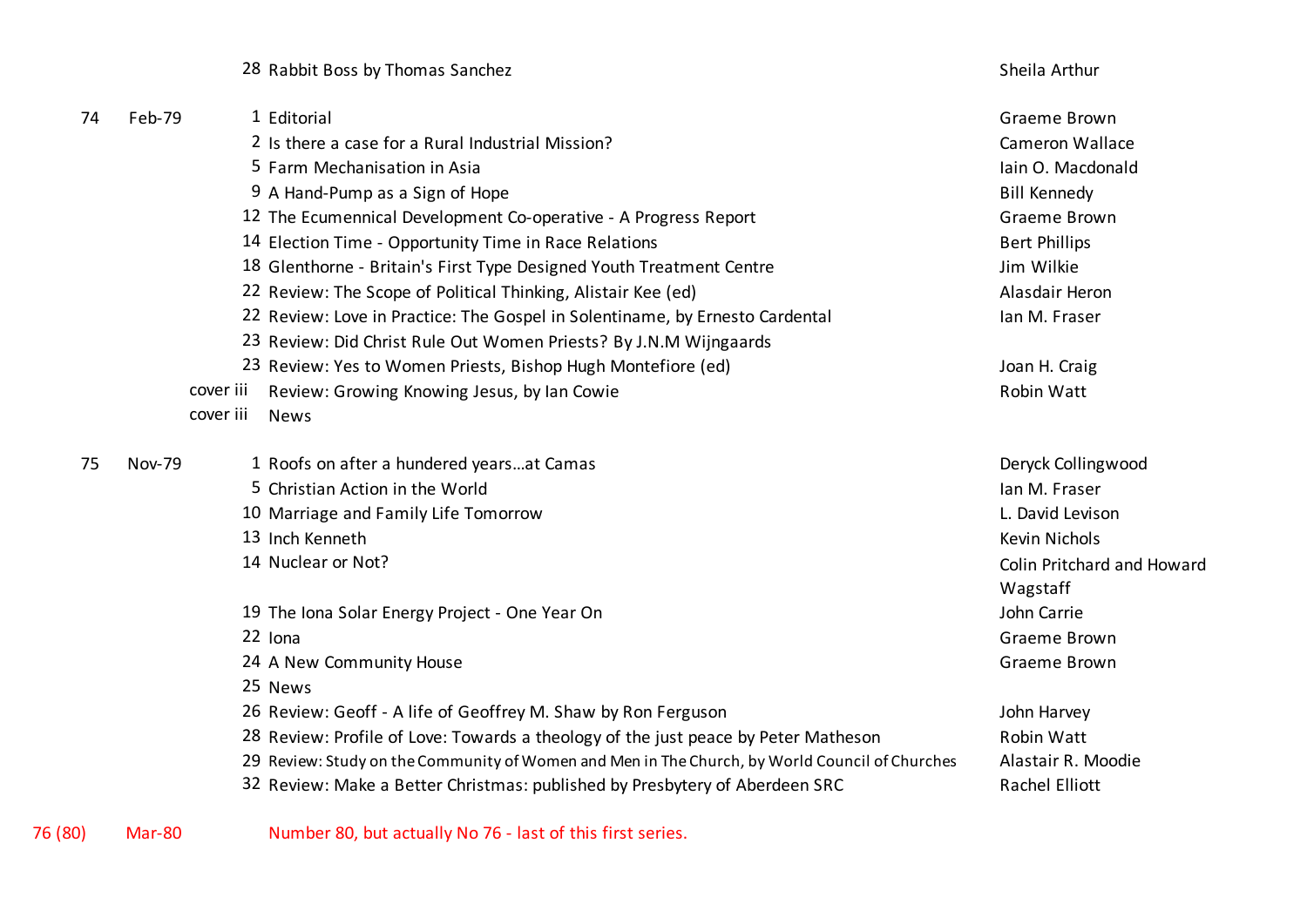| 1 Editorial                                                                          | Graeme Brown                |
|--------------------------------------------------------------------------------------|-----------------------------|
| 2 Dozens died because one man crossed a river?                                       | Keith Dowling               |
| 5 The Struggle for Inter-Racial Neighbourhoods                                       | Charles and Leslie Simonson |
| 8 Poem: Black is                                                                     | Maureen Watson              |
| 9 Calcutta's Fools for Christ                                                        | Andrew Campling             |
| 12 Poem: The Fool                                                                    | <b>Tessa Stiven</b>         |
| 13 Violence in Another Dimension                                                     | Anna Briggs                 |
| 15 "Faith, Science and the Future"                                                   | C. T. Kurien                |
| 19 Miss Annie Mackenzie                                                              | Graeme Brown                |
| 20 Beyond Non-Violence: - Reflections on the search for a just peace                 | Andrew Morton               |
| 22 The Island of Iona                                                                | Graeme Brown                |
| 24 Brian and Elizabeth Crosby                                                        | Graeme Brown                |
| 25 New Members of the Iona Community                                                 |                             |
| 26 News                                                                              | Graeme Brown                |
| 27 Iona Abbey, Programme for 1980                                                    |                             |
| 28 Charges from 10 January 1980                                                      |                             |
| 29 Review: Slums of Hope? Shanty Towns of the Third World by Peter Lloyd             | Robin Watt                  |
| 30 Review: 'It's Up to Us' publised by Scottish Education for Action and Development |                             |
| 31 Review: Columba by Ian Finlay                                                     | Robin Watt                  |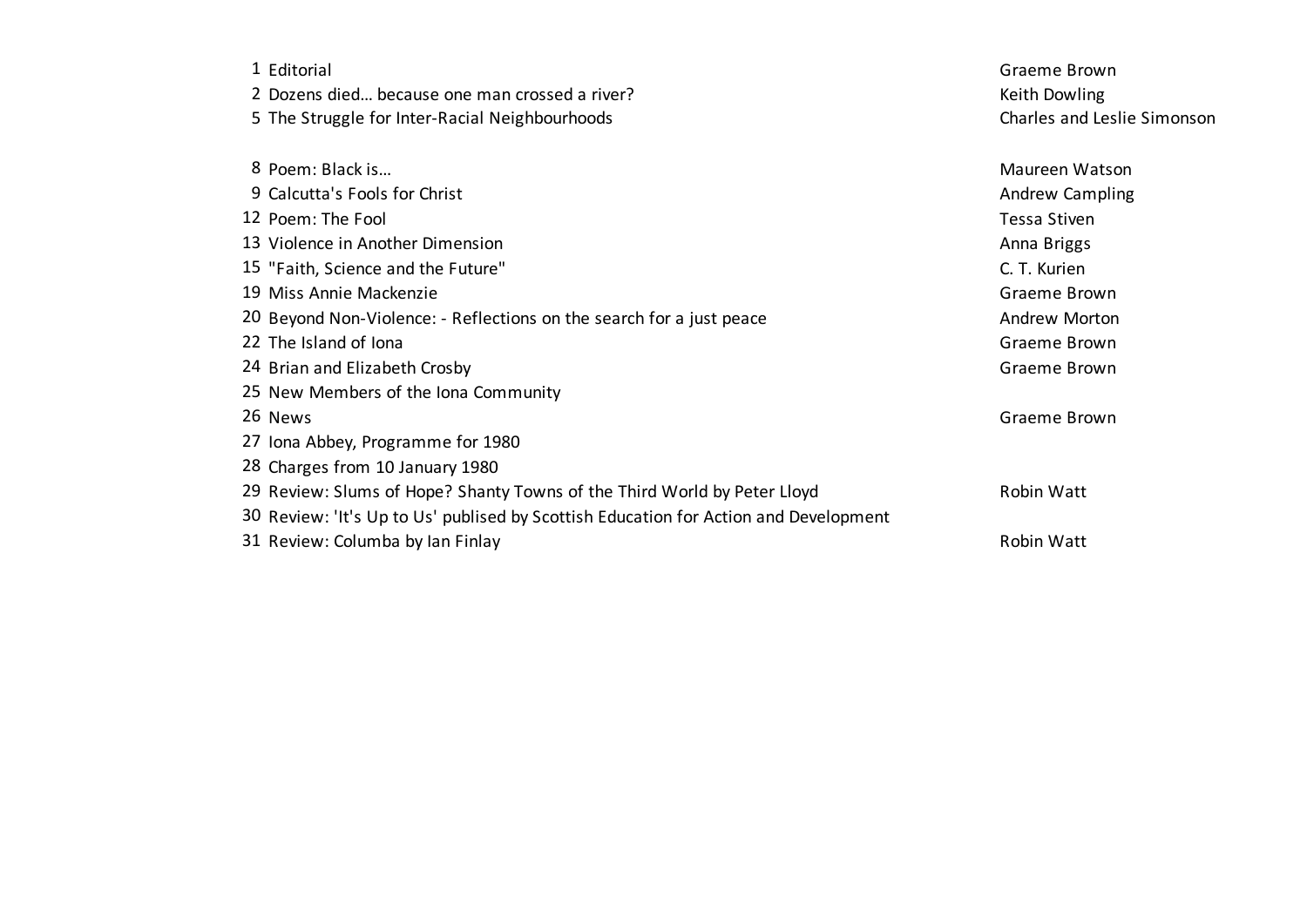| <b>Issue</b>   |                        |               |               |  |
|----------------|------------------------|---------------|---------------|--|
| Number Date    |                        |               |               |  |
|                | <b>Published book</b>  |               |               |  |
| 1              | <b>Oct-38</b>          |               |               |  |
| 2              | <b>Mar-39</b>          |               |               |  |
| 3              | <b>Nov-39</b>          |               |               |  |
|                |                        | references    | possible      |  |
|                | <b>Suggested dates</b> |               |               |  |
| 4              | Mar-40                 |               | Mar-40        |  |
| 5              | <b>Nov-40</b>          |               | <b>Nov-40</b> |  |
| 6              | Mar-41                 | Jun-41        | $Jun-41$      |  |
| $\overline{7}$ | <b>Nov-41</b>          |               | <b>Nov-41</b> |  |
| 8              | Mar-42                 | Jan-42        | $Jan-42$      |  |
| 9              | <b>Nov-42</b>          |               | 42            |  |
| 10             | Mar-43                 |               | 43            |  |
| 11             | <b>Nov-43</b>          |               | 44            |  |
| 12             | Mar-44                 |               | 45            |  |
| 13             | <b>Nov-44</b>          | Aug-46        | Aug-46        |  |
| 14             | Mar-45                 | <b>Jan-48</b> | <b>Jan-48</b> |  |
| 15             | <b>Nov-45</b>          |               | 48            |  |
| 16             | Mar-46                 |               | 49            |  |
| 17             | <b>Nov-46</b>          |               | 50            |  |
| 18             | Mar-47                 |               | 50            |  |
| 19             | <b>Nov-47</b>          | Jan-51        | $Jan-51$      |  |
| 20             | Mar-48                 |               | <b>Nov-51</b> |  |
| 21             | <b>Nov-48</b>          | Jul-52        | <b>Jul-52</b> |  |
| 22             | Mar-49                 | 52            | Mar-53 ??     |  |
| 23             | <b>Nov-49</b>          |               | <b>Nov-53</b> |  |
| 24             | <b>Mar-50</b>          |               | Mar-54        |  |
| 25             | <b>Nov-50</b>          |               | <b>Nov-54</b> |  |

## **Actual dates**

| 26 | <b>Feb-55</b>  |
|----|----------------|
| 27 | Nov-55         |
| 28 | Mar-56         |
| 29 | Nov-56 missing |
| 30 | Mar-57 missing |
| 31 | Nov-57 missing |
| 32 | Mar-58         |
| 33 | Nov-58         |
| 34 | Mar-59         |
| 35 | Nov-59         |
| 36 | Mar-60         |
| 37 | Nov-60         |
| 38 | Mar-61         |

Feb-55